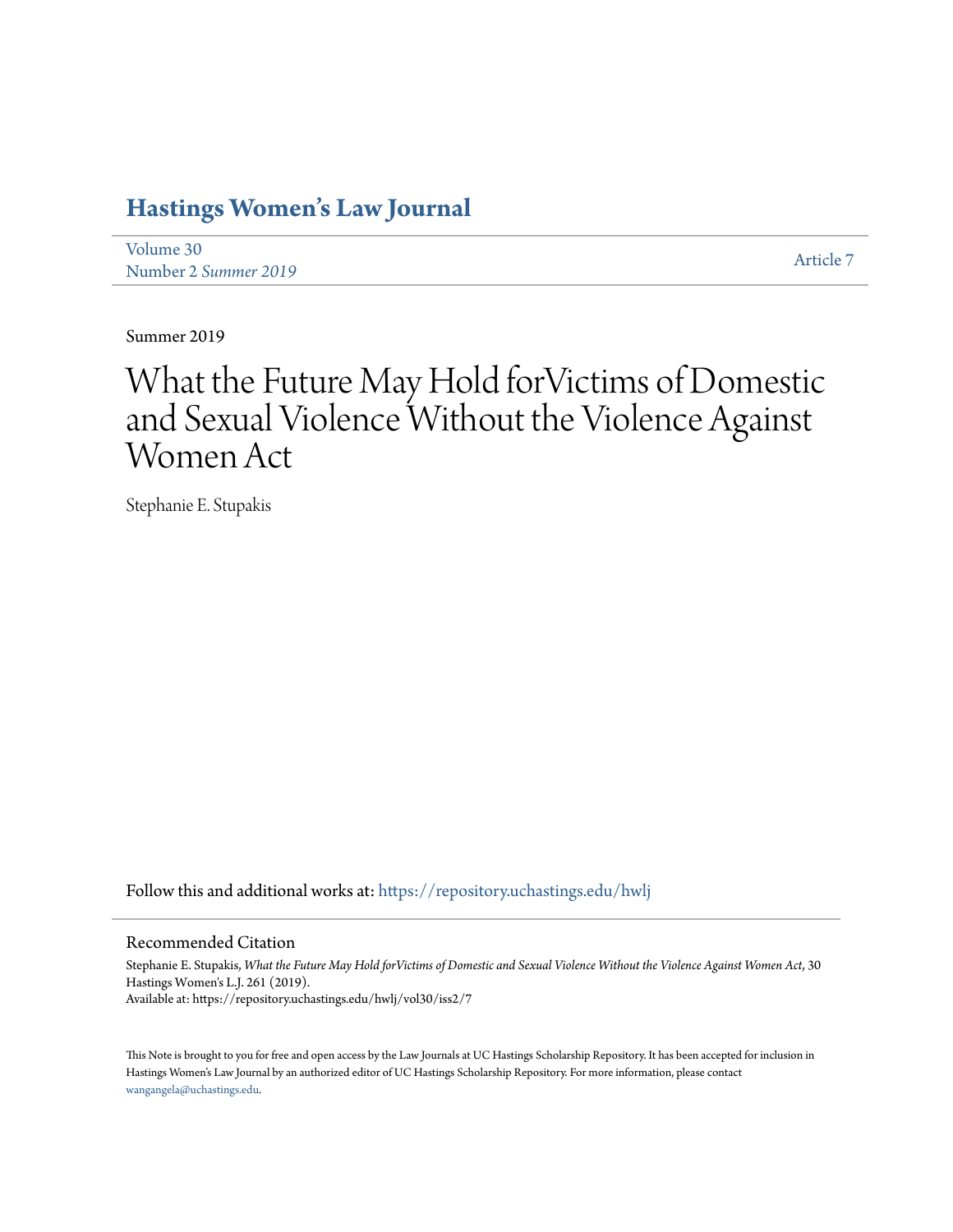What The Future May Hold For Victims of Domestic And Sexual Violence Without the Violence Against Women Act

*Stephanie E. Stupakis*\*

#### INTRODUCTION

The Violence Against Women Act ("VAWA") is known as the cornerstone of our nation's response to domestic and sexual violence. It fills an important gap by providing lifesaving services to victims of domestic violence, sexual assault, dating violence, and stalking.<sup>1</sup> Yet, with the recent expiration of VAWA and President Trump's "blueprint" of the proposed budget cuts for fiscal year 2018 and 2019, the future of VAWA is at stake.<sup>2</sup>

Decreases or the elimination of funding for VAWA programming, facilitated through the Office on Violence Against Women, will affect support services offered through the Department of Health and Human Services ("HHS"), the Centers for Disease Control and Prevention ("CDC"), Housing and Urban Development ("HUD"), and a long list of organizations utilizing VAWA grant funding.<sup>3</sup> For example, prior to the enactment of VAWA and its reauthorization in 2013, tenants in HUD run public housing programs were subject to eviction for criminal activity occurring at the residence under housing provider's "zero tolerance" or

 <sup>\*</sup> J.D. Candidate Class of 2019.

 <sup>1.</sup> Violence Against Women Health Act of 1994, 42 U.S.C. § 13981 (1994) (reclassified as 34 U.S.C. §12361 (2000)); *see* H. Res. 281, 116th Cong. (2019-2020) (for recent resolution to reauthorize VAWA of 1994 agreed to in the House of Representatives on April 3, 2019).

 <sup>2.</sup> BLUEPRINT FOR BALANCE A FEDERAL BUDGET FOR FISCAL YEAR 2018*,* THE HERITAGE FOUNDATION 32 (2017), https://www.heritage.org/sites/default/files/2017-04/Blueprintfor Balance\_AFederalBudgetforFY2018.pdf [https://perma.cc/UR8Q-97UE] [hereinafter *Heri tage Foundation 2018 Blueprint*].

<sup>3</sup>*. See generally* GARRINE P. LANEY, VIOLENCE AGAINST WOMEN ACT: HISTORY AND FEDERAL FUNDING, CONGRESSIONAL RESEARCH SERVICE, 1 (Feb. 26, 2010) http://digit alcommons.ilr.cornell.edu/cgi/viewcontent.cgi?article=1716&context=key\_workplace [http s://perma.cc/LC7Y-8C46].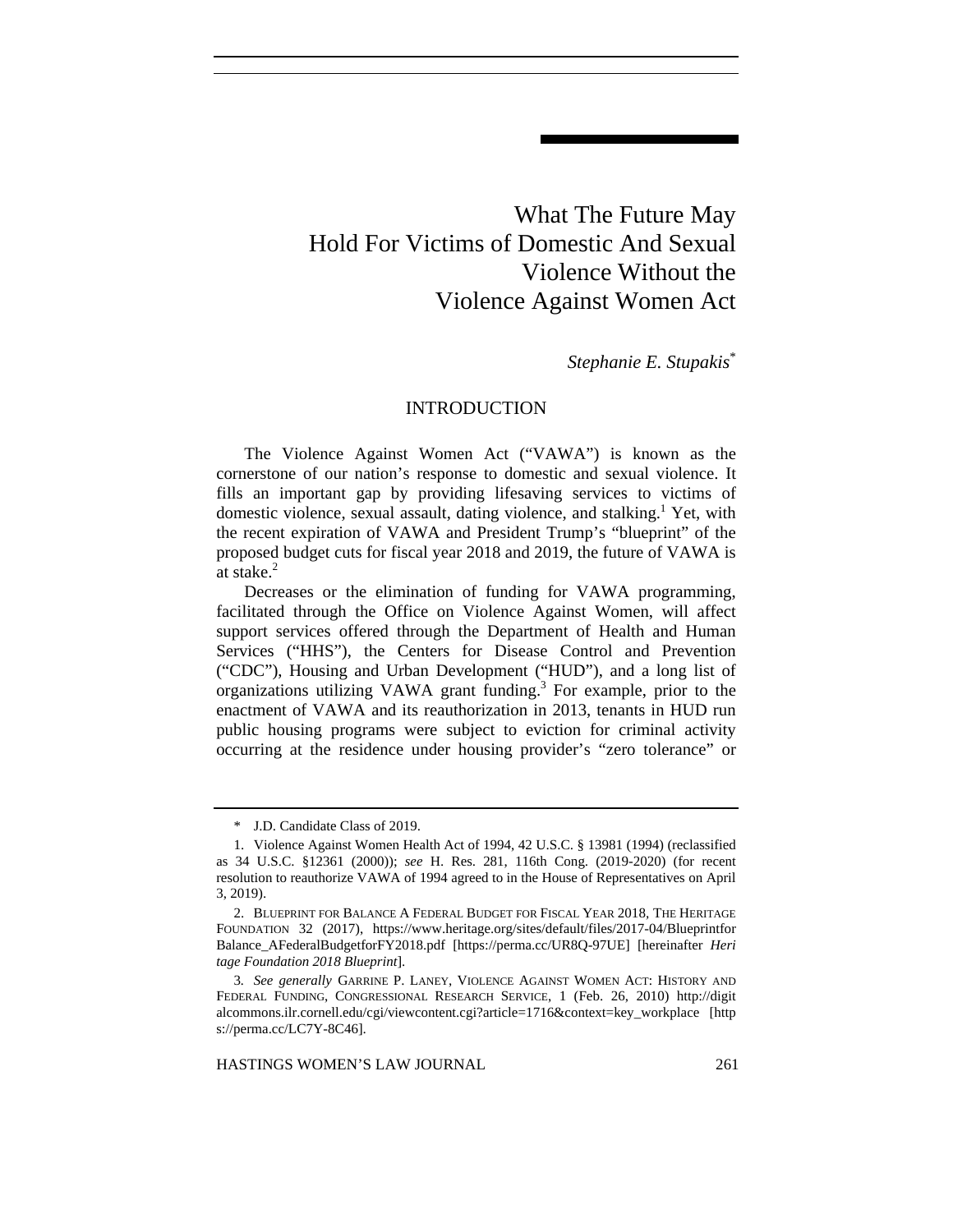"one strike" policies.<sup>4</sup> These policies failed to account for domestic violence and whether a tenant was the victim of violence or the perpetrator.<sup>5</sup> Thus, the drafters of VAWA's 2013 reauthorization included powerful language to help stabilize housing opportunities for victims by requiring HUD to implement regulations to protect public housing tenants from wrongful evictions based on domestic violence.<sup>6</sup> This is but one example of how VAWA has changed lives, and how a failure to reauthorize VAWA will drastically impact the lives of all domestic and sexual violence victims across the United States.

In an effort to promote the continued reauthorization of VAWA, this note begins by reviewing the rates of domestic violence today. The second section chronicles the political history of VAWA, including the constitutional controversy surrounding VAWA at the time of its enactment. The third section details the scope of the bill's grant funding and the influential provisions that have developed over the decades. The fourth section begins with a breakdown of the budget proposals for fiscal years 2018 and 2019. This final section then ends with a discussion of VAWA's positive impact on victims of sexual violence with an emphasis on lowincome individuals participating in federal public housing programs. This deeper dive into VAWA's effect on victims in the public housing arena will illustrate how monumental VAWA is and has been in expanding protections and services for victims. In sum, this note will demonstrate that a failure to reauthorize VAWA would be detrimental to the livelihood and quality of life of domestic and sexual assault victims, and in doing so would turn a blind eye to an ever important social and legal issue.

# I. A SNAPSHOT OF DOMESTIC VIOLENCE STATISTICS AND SERVICE COSTS IN THE UNITED STATES TODAY

Although the rate of domestic violence has dropped significantly since the enactment of VAWA, the issue remains extremely relevant and farreaching.<sup>7</sup> According to the CDC's latest Intimate Partner and Sexual Violence Survey, one in two women are victims of sexual violence,

 <sup>4.</sup> Violence Against Women Reauthorization Act of 2013: Implementation in HUD Housing Programs, 81 Fed. Reg. 80,724 (Nov. 16, 2016) (codified at 24 C.F.R pt. 5, 91-93, 200, 247, 574, 576, 578, 880, 882, 883, 884, 886, 891, 905, 960, 966, 982, and 983).

 <sup>5.</sup> Violence Against Women Reauthorization Act of 2013: Implementation in HUD Housing Programs, 81 Fed. Reg. 80,724 (Nov. 16, 2016) (codified at 24 C.F.R pt. 5, 91-93, 200, 247, 574, 576, 578, 880, 882, 883, 884, 886, 891, 905, 960, 966, 982, and 983).

<sup>6</sup>*. The Violence Against Women Reauthorization Act of 2013: Overview of Applicability to HUD Programs Notice*, 78 Fed. Reg. 47, 718 (Aug. 6, 2013) https://www.hudexchange. info/resources/documents/Federal-Register-Reauthorization-Violence-Against-Women-Act-2013-Notice.pdf [https://perma.cc/223T-8RXH] [hereinafter, *VAWA 2013 HUD Notice*].

 <sup>7.</sup> Casey Leins, *Sobering Stats for Domestic Violence Awareness Month*, U.S. NEWS (Oct. 9, 2015), https://www.usnews.com/news/blogs/data-mine/2015/10/09/sobering-statsfor-domestic-violence-awareness-month. [https://perma.cc/LJ4C-427D].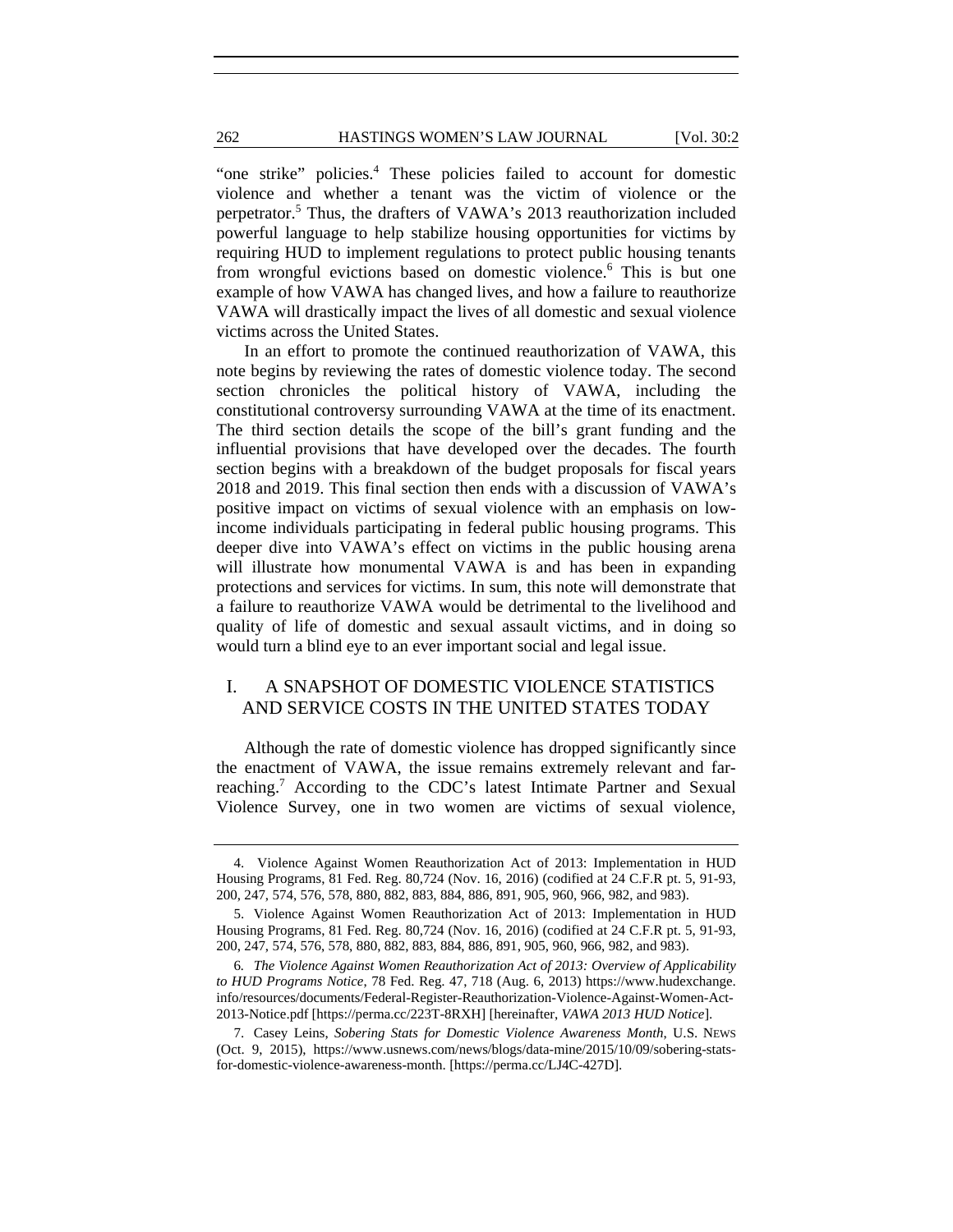physical violence, and/or stalking by an intimate partner.<sup>8</sup> On average, roughly twenty people are physically abused by their intimate partner every minute in the United States.<sup>9</sup> This equates to more than ten million women and men during one year.<sup>10</sup> And on a typical day, more than  $20,000$  phone calls are placed to domestic violence hotlines nationwide.<sup>11</sup> These statistics reflect the prevalence of domestic and sexual violence in our society.

In a 2016 study conducted by the McKinsey Global Institute, the annual cost of violence against women is approximately \$4.9 billion  $dollars.12$  This figure includes medical costs, lost productivity, and lost earnings over women's lifetime.<sup>13</sup> Incorporating the costs related to pain and suffering experienced by women increases the cost of violence against women more than tenfold, bringing this total estimate close to \$500 billion dollars.<sup>14</sup>

A separate study found that adjusted total healthcare costs were 19% higher in women with a history of intimate partner violence, which translates into an extra expenditure of \$19 million healthcare dollars per 100,000 women in the United States.<sup>15</sup> Further demonstrating the high monetary cost, the CDC estimates that victims in the United States lose a total of nearly 8 million days of paid work annually, which is the equivalent of more than  $32,000$  full-time jobs.<sup>16</sup>

Research also underscores the overwhelming need for services for

<sup>8</sup>*. Facts Everyone Should Know about Intimate Partner Violence, Sexual Violence, & Stalking,* NISVS: THE NAT'L INTIMATE PARTNER & SEXUAL VIOLENCE SURVEY (2016), https://www.cdc.gov/violenceprevention/pdf/nisvs-infographic.pdf [https://perma.cc/AS9J-5AEZ] [hereinafter, *Facts about IPV*].

<sup>9</sup>*. Statistics*, NCADV: THE NAT'L COAL. AGAINST DOMESTIC VIOLENCE, https://ncadv.org/learn-more/statistics (last visited Nov. 28, 2017) [https://perma.cc/8UJ2- CV6K] [hereinafter, *Statistics*].

<sup>10</sup>*. Id.*

<sup>11</sup>*. Id.* 

 <sup>12.</sup> KWEILIN ELLINGRUD ET AL., THE POWER OF PARITY: ADVANCING WOMEN'S EQUALITY IN THE UNITED STATES, MCKINSEY GLOBAL INSTITUTE 39 (Apr. 2016), https://www.mc kinsey.com/~/media/McKinsey/Featured%20Insights/Employment%20and%20Growth/The %20power%20of%20parity%20Advancing%20womens%20equality%20in%20the%20Unit ed%20States/MGI-Power-of-Parity-in-US-Full-report-April-2016.ashx [https://perma.cc/F WV5-WVBM].

<sup>13</sup>*. Id.*

<sup>14</sup>*. Id.*

 <sup>15.</sup> Frederick P. Rivara et al., *Healthcare Utilization and Costs for Women With a History of Intimate Partner Violence*, AM. J. PREV. MED., Feb. 2007, at 89, 94; Monica N. Modi et al., *The Role of Violence Against Women Act in Addressing Intimate Partner Violence: A Public Health Issue*, J. OF WOMEN'S HEALTH 253, 254, (2014), https://www. ncbi.nlm.nih.gov/pmc/articles/PMC3952594/ [https://perma.cc/5W6B-XPAN].

 <sup>16.</sup> NAT'L CTR. FOR INJURY PREVENTION & CONTROL, COSTS OF INTIMATE PARTNER VIOLENCE AGAINST WOMEN IN THE UNITED STATES, CTRS. FOR DISEASE CONTROL AND PREVENTION 1 (Mar. 2003), https://www.cdc.gov/violenceprevention/pdf/ipvbook-a.pdf [https://perma.cc/82Z4-JV6Y].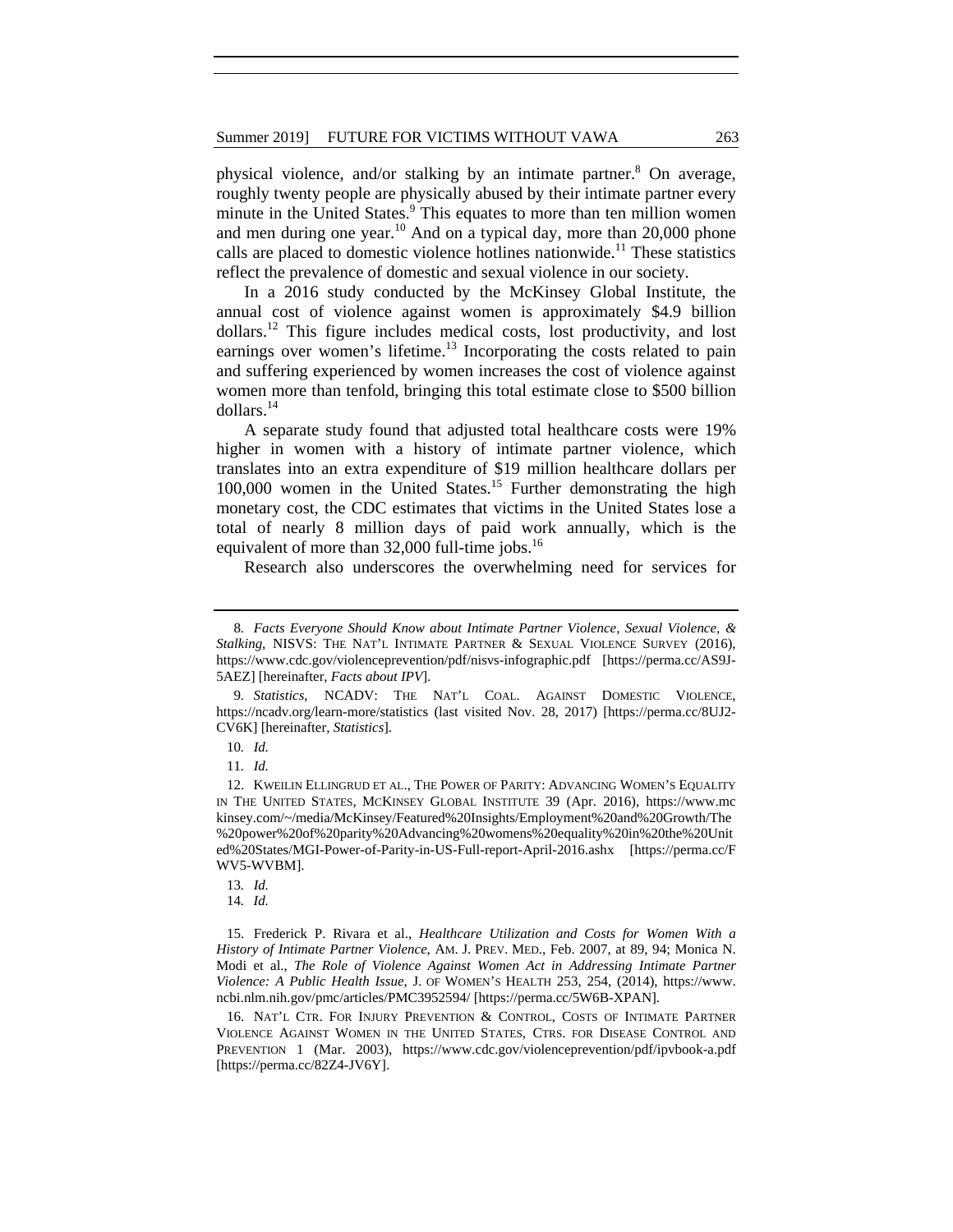victims.17 According to the 2015 National Census of Domestic Violence Services, in just one day in 2015, over 40, 302 adults and children fleeing domestic violence found refuge in domestic violence emergency shelters or transitional housing programs.<sup>18</sup> An additional  $31,526$  victims received non-residential assistance and services, such as counseling and legal advocacy.19 This same study reported that another 12,197 requests for services were made on this same day but were unmet, 63% of these requests were for housing.<sup>20</sup>

In President Trump's budget message for 2018 fiscal year he wrote ". . . we must ensure the Federal Government spends precious taxpayer dollars only on our highest national priorities, and always in the most efficient, effective manner."<sup>21</sup> The following year, alleging great progress, Trump stated in his budget message for the 2019 fiscal year that "America is back to winning again. A great spirit of optimism continues to sweep across our Nation. Americans can once again be truly confident that our brightest days are ahead of us."<sup>22</sup> However, in looking at the statistics for the economic and healthcare costs associated to domestic violence, it is clear that victims of domestic violence are not "winning" and this social issue should remain a national priority. For the sake of the longevity of VAWA, as well as the victims and survivors of domestic violence, Congress and the President's attention is still in high demand when it comes to crucial budget decisions. Thus, as illustrated in the next section, it becomes important to understand VAWA's lengthy history and appreciate its evolvement into the invaluable bill it is today.

# II. UNDERSTANDING VAWA OVER THE DECADES

In the late 1980s and early 1990s, Congress began addressing the "grim statistics of regarding the national impact of domestic violence" observed across the nation. $^{23}$  Congress pushed for nationwide solution to address the

 <sup>17.</sup> NAT'L NETWORK TO END DOMESTIC VIOLENCE, DOMESTIC VIOLENCE COUNTS 2015: A 24-HOUR CENSUS OF DOMESTIC VIOLENCE SHELTERS AND SERVICES 1(2016), https://nnedv. org/mdocs-posts/census\_2015\_handout\_report/ [https://perma.cc/F6U4-KSMY] [hereinafter *24-Hour Census of DV Shelters & Services*].

<sup>18</sup>*. 24-Hour Census of DV Shelters & Services, supra* note17.

<sup>19</sup>*. Id.*

<sup>20</sup>*. Id.*

 <sup>21.</sup> BUDGET OF THE U. S. GOVERNMENT: A NEW FOUNDATION FOR AMERICAN GREATNESS: FISCAL YEAR 2018, OFF. OF MGMT. & BUDGET, 1 (2017), https://www.whit ehouse.gov/wp-content/uploads/2017/11/budget.pdf [https://perma.cc/7HXV-YANA] [hereinafter, U.S. BUDGET 2018].

 <sup>22.</sup> FISCAL YEAR 2019: EFFICIENT, EFFECTIVE, ACCOUNTABLE AN AMERICAN BUDGET, OFF. OF MGMT. & BUDGET 1 (2018), https://www.whitehouse.gov/wp-content/uploads/2018 /02/budget-fy2019.pdf [https://perma.cc/GG9F-8S66] [hereinafter Fiscal Year 2019].

 <sup>23.</sup> David M. Fine, Note, *The Violence Against Women Act of 1994: The Proper Federal Role in Policing Domestic Violence*, 84 CORN. L. REV. 252, 255 (1998).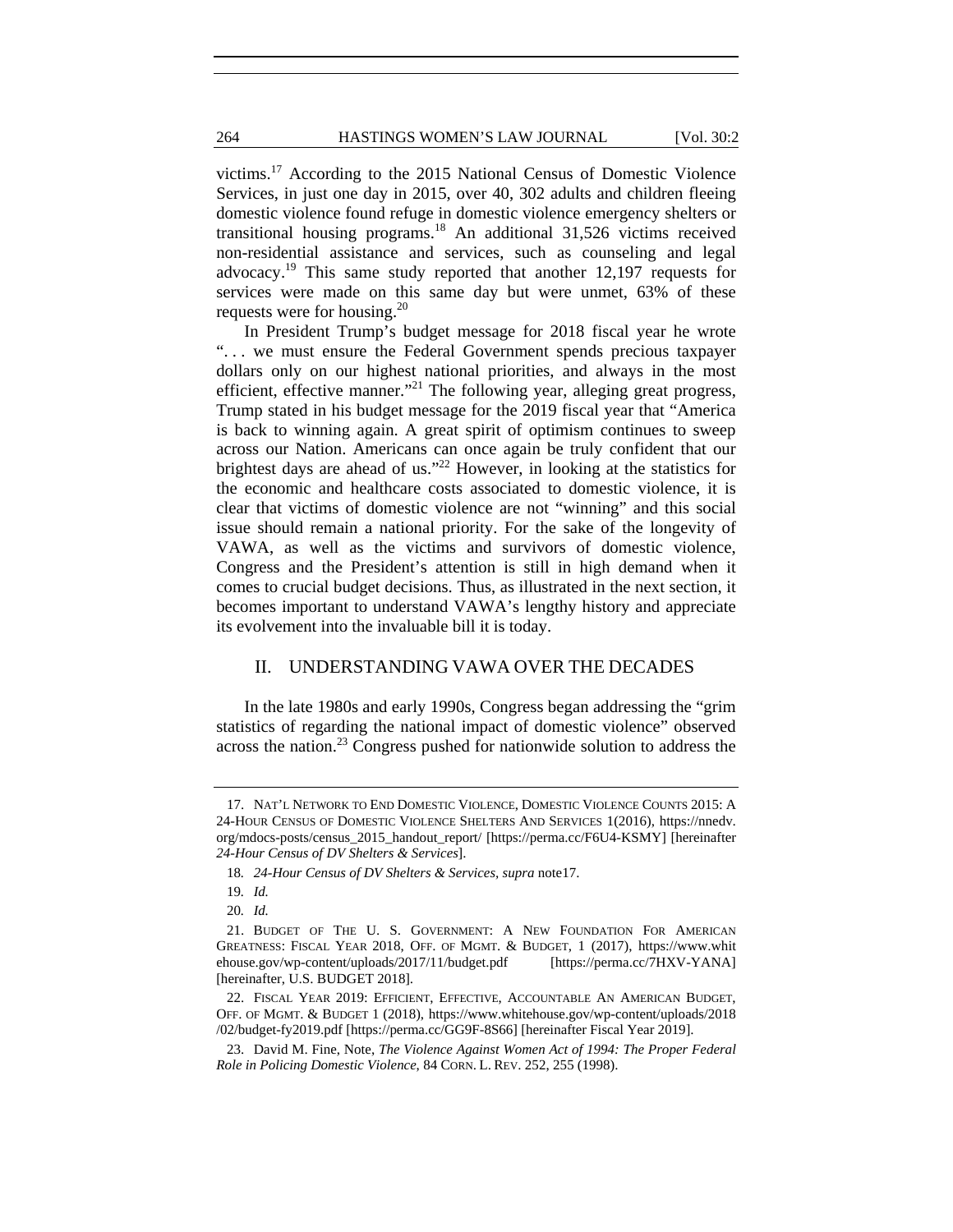lack of a cohesive legal response to domestic violence and related crimes of sexual assault.<sup>24</sup> VAWA was intended to shift the nation's attitudes toward domestic violence by: bringing awareness to important issues surrounding domestic violence; improving services and provisions for victims; and reforming the manner in which the criminal justice system responded to domestic violence and sex crimes.<sup>25</sup>

Prior to VAWA, the criminal justice system was not set up to handle these type of crimes, sexual assault and domestic violence were even not included in the Federal Criminal Code.<sup>26</sup> Local criminal and family courts were forced to rely on state assault laws to enforce protection orders and other related enforcement measures for domestic violence.<sup>27</sup> A 1990 study found that between 40% and 60% of all calls received by police departments were related to domestic violence, demonstrating the highneed for comprehensive laws and protections for victims in this category of crime.28 Between 1987 and 1991, 92% of incidents reported to the National Crime Victimization Survey involved acts of violence that men had committed against their female partners.<sup>29</sup> These statistics highlight that women as a group bore the brunt of this violence. Further, in 1992, the American Medical Association reported that as many as 1 in 3 women would be assaulted by a domestic partner in her lifetime—4 million in any given year.<sup>30</sup> Thus, members of Congress formed a task force and took on investigative projects to draft a meaningful piece of legislation to tackle this glaring legal and social issue. $31$ 

Former Vice President Joseph Biden, then a Delaware Senator, initiated this legislative endeavor, by submitting to Congress a preliminary

27. Fine, *supra* note 23, at 253.

29*. Id.*

<sup>24</sup>*.* Fine, *supra* note 23, at 258.

 <sup>25.</sup> LISA N. SACCO, THE VIOLENCE AGAINST WOMEN ACT: OVERVIEW, LEGISLATION, AND FEDERAL FUNDING*,* CONG. RES. SERV. 1 (2015), https://fas.org/sgp/crs/misc/R42499.pdf [https://perma.cc/QX3N-F8LV].

 <sup>26.</sup> Tara Culp-Ressler, *How The Country Has Changed Under The Violence Against Women Act*, THINKPROGRESS, (Sept. 12, 2014, 12:09 PM), https://thinkprogress.org/howthe-country-has-changed-under-the-violence-against-women-act-2348c358dbda/ [https://pe rma.cc/TD8Y-XUYR].

 <sup>28.</sup> CLARK COUNTY PROSECUTING ATT'Y, *Fast Facts on Domestic Violence*, CLARKPROSECUTOR.ORG*,* (last visited Nov. 28, 2017), http://www.clarkprosecutor. org/html/domviol/facts.htm [https://perma.cc/DDY7-WMCS] (citing ROXANNA CARILLO, VIOLENCE AGAINST WOMEN: AN OBSTACLE TO DEVELOPMENT (Social Scientists' Association Colombo, 2005) [hereinafter, *Fast Facts on DV*].

 <sup>30.</sup> Jill Smolowe*, When Violence Hits Home,* TIME*, (*July 04, 1994), http://content. time.com/time/subscriber/article/0,33009,981054-1,00.html.

<sup>31</sup>*. History of the Violence Against Women Act*, LEGALMOMENTUM: THE WOMEN'S LEGAL DEFENSE AND EDUCATION FUND, (last visited Nov. 28, 2017), https://www.legal momentum.org/history-vawa [https://perma.cc/5XFH-5YRE] [hereinafter, *History of VAWA*].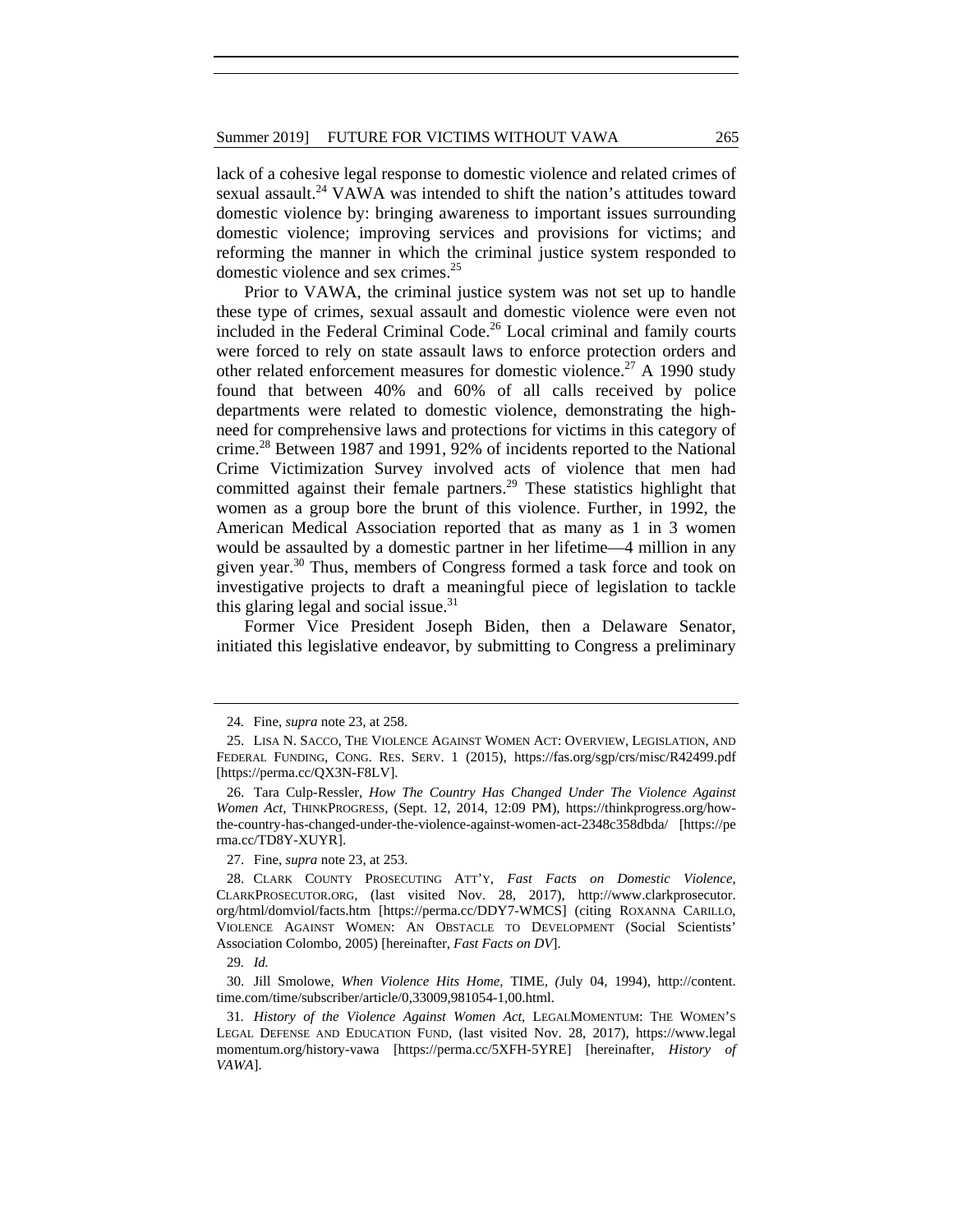proposal to address the issue of violence against women.<sup>32</sup> Biden's task force first focused on the structural problem: the few institutions dedicated to preventing and redressing violence against women were severely constrained by the inadequate legal remedies, taking issues with the limited scope of Title VII and Title IX.<sup>33</sup> VAWA sought to right this wrong by implementing a number of powerful changes to the way crimes of domestic violence were addressed and the federal funding that would be available for use.<sup>34</sup> As a result of these legislative efforts, the original Violence Against Women Act ("VAWA 1994") was passed as part of the Violent Crime Control and Law Enforcement Act in 1994.<sup>35</sup>

VAWA 1994 facilitated change by: enabling investigations and prosecutions of sex offenses, instituting grant programs to support local law enforcement efforts, public and private entities and service providers supporting victims, and victims of crimes themselves.<sup>36</sup> Provisions within VAWA 1994 also established new offenses and penalties for the violation of a protection order by requiring states and territories to enforce protection orders issued by other states, tribes, and territories.<sup>37</sup> VAWA also penalized stalking in which an abuser crossed a state line to injure or harass another, or the forcing of a victim to cross a state line under duress and then physically harmed the victim in the course of a violent crime.<sup>38</sup>

In addition to creating valuable legal remedies and enforcement measures, VAWA 1994 also designed grant programs for a wide variety of activities, including programs aimed at preventing domestic violence and related crimes and addressing the needs of individuals in a special population group, such as the elderly, disabled, and nonimmigrant women.<sup>39</sup> The grant programs were administered by the HHS and CDC.<sup>40</sup> Overall, VAWA 1994 was able to generate 1.62 billion federal dollars for federal and state agencies to combat violence against women.<sup>41</sup> In 1995, the Office on Violence Against Women  $("OVW")<sup>42</sup>$  was created

<sup>32</sup>*. Hstory of VAWA*, *supra* note 31.

 <sup>33.</sup> Caroline S. Schmidt, *What Killed the Violence Against Women Act's Civil Rights Remedy Before the Supreme Court Did?* 84 U. VIRG. L. REV. 501, 520 (2014) www.virg inialawreview.org/sites/virginialawreview.org/files/Schmidt\_101-501.pdf [https://perma.cc/ Y4G4-YJUT].

 <sup>34.</sup> SACCO, *supra* note 25, at 2.

<sup>35</sup>*. Id.*

<sup>36</sup>*. Id.*

<sup>37</sup>*. Id.*

<sup>38</sup>*. Id.*

<sup>39</sup>*. Id.*at 3.

<sup>40</sup>*. Id.*

 <sup>41.</sup> Schmidt, *supra* note 33, at 503.

<sup>42</sup>*. See* U.S. DEP'T OF JUST., ABOUT THE OFFICE*,* OFF. ON VIOLENCE AGAINST WOMEN, (last visited Nov. 28, 2017), https://www.justice.gov/file/29836/download [https://perma.cc/ G29B-378X] [hereinafter *About the OVAW*] (Created in 1995, OVW administers financial and technical assistance to communities across the country that are developing programs,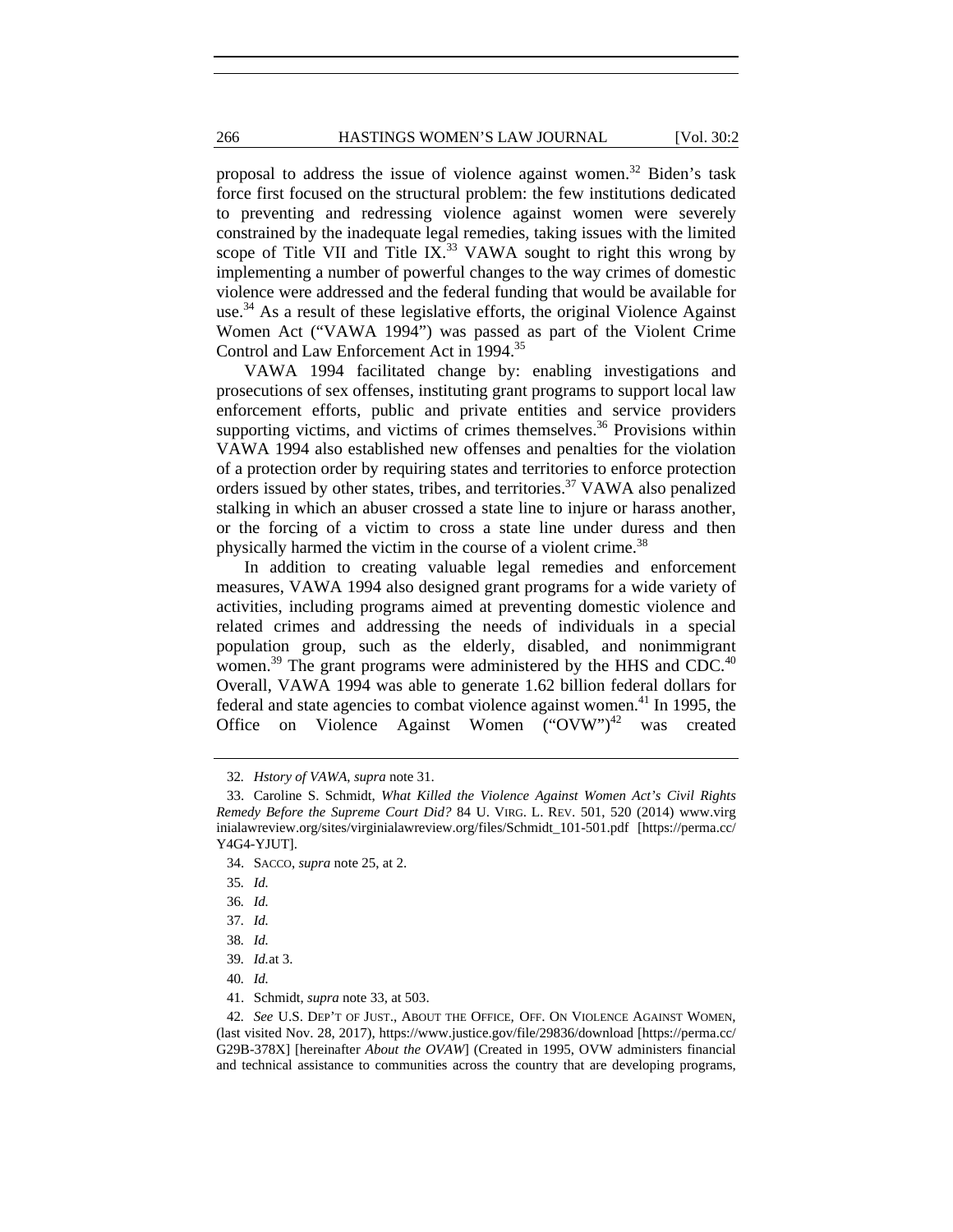administratively within Department of Justice ("DOJ") to oversee federal grants authorized under VAWA.<sup>43</sup> Congress reauthorized VAWA three additional times due to VAWA 1994's success in gaining traction and generating grant funding.44

Congress first reauthorized VAWA in 2000, almost all of the provisions in VAWA 1994 were reauthorized with the exception of some amendments.45 The additional provisions were aimed at enhancing the federal domestic violence and stalking penalties, protections for abused foreign nationals, and programs for elderly and disabled women.<sup>46</sup> The second reauthorization of VAWA occurred in 2005.<sup>47</sup> Again Congress added enhancing provisions to the Act. $48$  The 2005 legislation included: 1) stricter penalties for repeat stalking offenders; 2) protections for battered and trafficked foreign nationals; 3) programs for American Indian victims of domestic violence and related crimes; and 4) programs designed to improve the public health response to domestic violence.<sup>49</sup>

The most recent complete reauthorization of VAWA occurred in 2013, in this version the provisional language became even more inclusive of populations affected by domestic violence and sexual assault.<sup>50</sup> In an effort to recognize the complexities of domestic violence as a crime, the VAWA 2013 reauthorization's drafters redefined domestic violence to include intimate partner violence. $51$  It defines domestic violence as:

> [F]elony or misdemeanor crimes of violence committed by a current or former spouse or intimate partner of the victim, by a person with whom the victim shares a child in common, by a person who is cohabitating with or has

- 44. SACCO, *supra* note 25, at 2.
- 45*. Id.* at 9.
- 46*. Id.* at 10.
- 47*. Id.* at 9.
- 48*. Id.* at 10.
- 49. *Id.*
- 50*. Id*. at 12-13.

policies, and practices aimed at ending domestic violence, dating violence, sexual assault, and stalking. OVW administers both formula-based and discretionary grant programs, established under VAWA and subsequent legislation.).

 <sup>43.</sup> SACCO, *supra* note 25, at 4; *see* U.S. DEP'T OF JUST., OVW FREEDOM OF INFORMATION ACT, OFF. ON VIOLENCE AGAINST WOMEN, (last visited Nov. 28, 2017), https://www.justice. gov/ovw/ovw-freedom-information-act [https://perma.cc/XN7T-C35L] (OVW implements provisions of VAWA, administers grants authorized by VAWA, provides national leadership on the issues of domestic violence, sexual assault, and stalking. OVW functions by forging important relationship with and among police, prosecutors, the judiciary, victim advocates, health care providers, faith leaders, and others.).

 <sup>51.</sup> SACCO, *supra* note 25, at 12; *see also* 42 U.S.C. §13925(a)(8) (West 2017) (stating that the Violence Against Women Reauthorization Act of 2013 revised the definition of "domestic violence" to specifically include "intimate partners" in addition to "current and former spouses").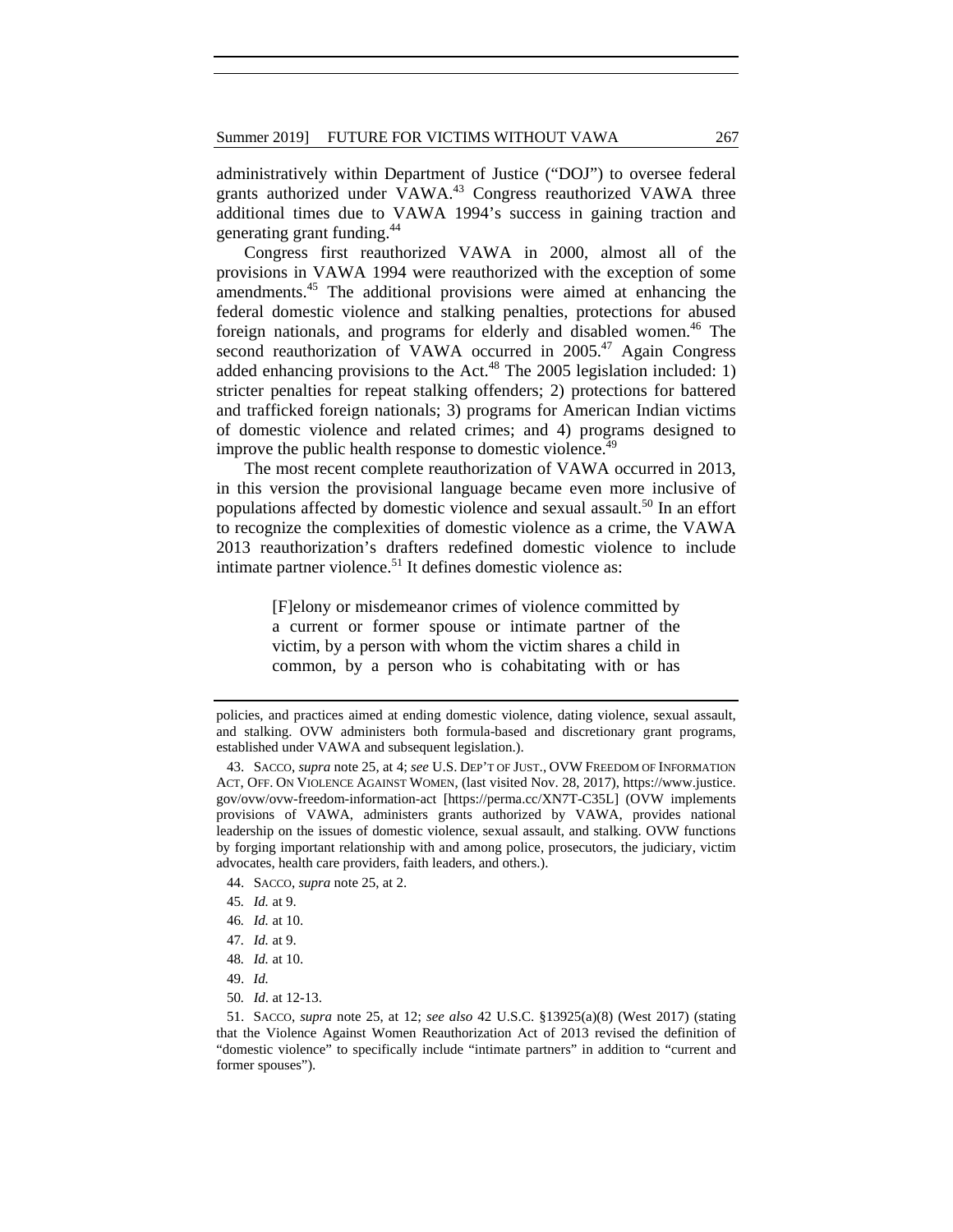cohabitated with the victim as a spouse or intimate partner, by a person similarly situated to a spouse of the victim under the domestic or family violence laws of the jurisdiction receiving grant monies, or by any other person against an adult or youth victim who is protected from that person's acts under the domestic or family violence laws of the jurisdiction. $52$ 

A change to this definition brought first-time protections for lesbian, gay, bisexual, transgender, and queer ("LGBTQ") individuals.<sup>53</sup> This is but one of the many influential provisions that the 2013 reauthorization brought, helping VAWA to become a dynamic force behind aid for victims of domestic violence across the nation.

Despite decades of success, proponents of VAWA 1994 faced fierce opposition before and after the legislation's enactment. In recent years, the historical arguments against VAWA 1994 have resurfaced, which in part, led to a two-year delay in reauthorizing VAWA 2005.<sup>54</sup> And as VAWA 2013 expired in 2018, the fate of VAWA funding and its valuable protective provisional language for all victims of domestic violence is at stake once again.

### A. THE CONSTITUTIONAL CONTROVERSY AND ARGUMENTS AGAINST VAWA 1994

With the Congressional floor continuing their political debate around the reauthorization of VAWA, it becomes important to take a look back at the political controversy around VAWA 1994 and the arguments against its original enactment.

Despite VAWA's success over the decades, it took multiple years to draft and pass VAWA 1994 due to its most controversial provision, the civil rights remedy.<sup>55</sup> The legislators and advocates behind VAWA 1994 had two primary purposes with this piece of the legislation: 1) provide victims of gender-based violence with a forum and method to seek justice; and 2) send a powerful message that violence against women violates a civil right.<sup>56</sup> The civil rights remedy provision, modeled after late nineteenth century laws intended to protect African Americans, gave plaintiffs the opportunity to take their civil domestic violence claims to

 <sup>52. 34</sup> U.S.C.A. § 12291(a) (8) (West 2017).

 <sup>53.</sup> Modi et al., *supra* note 15, at 255.

 <sup>54.</sup> Rosalind S. Helderman, *House To Vote On Violence Against Women Act Measures*, WASH. POST, (Feb. 27, 2013), https://www.washingtonpost.com/politics/house-to-vote-onviolence-against-women-act-measures/2013/02/27/53837910-8121-11e2-a350-49866afab5 84\_story.html?utm\_term= .e894c1d1a88b [https://perma.cc/AV5B-WKU3].

 <sup>55.</sup> Fine, *supra* note 23, at 261.

 <sup>56.</sup> Schmidt, *supra* note 33, at 508.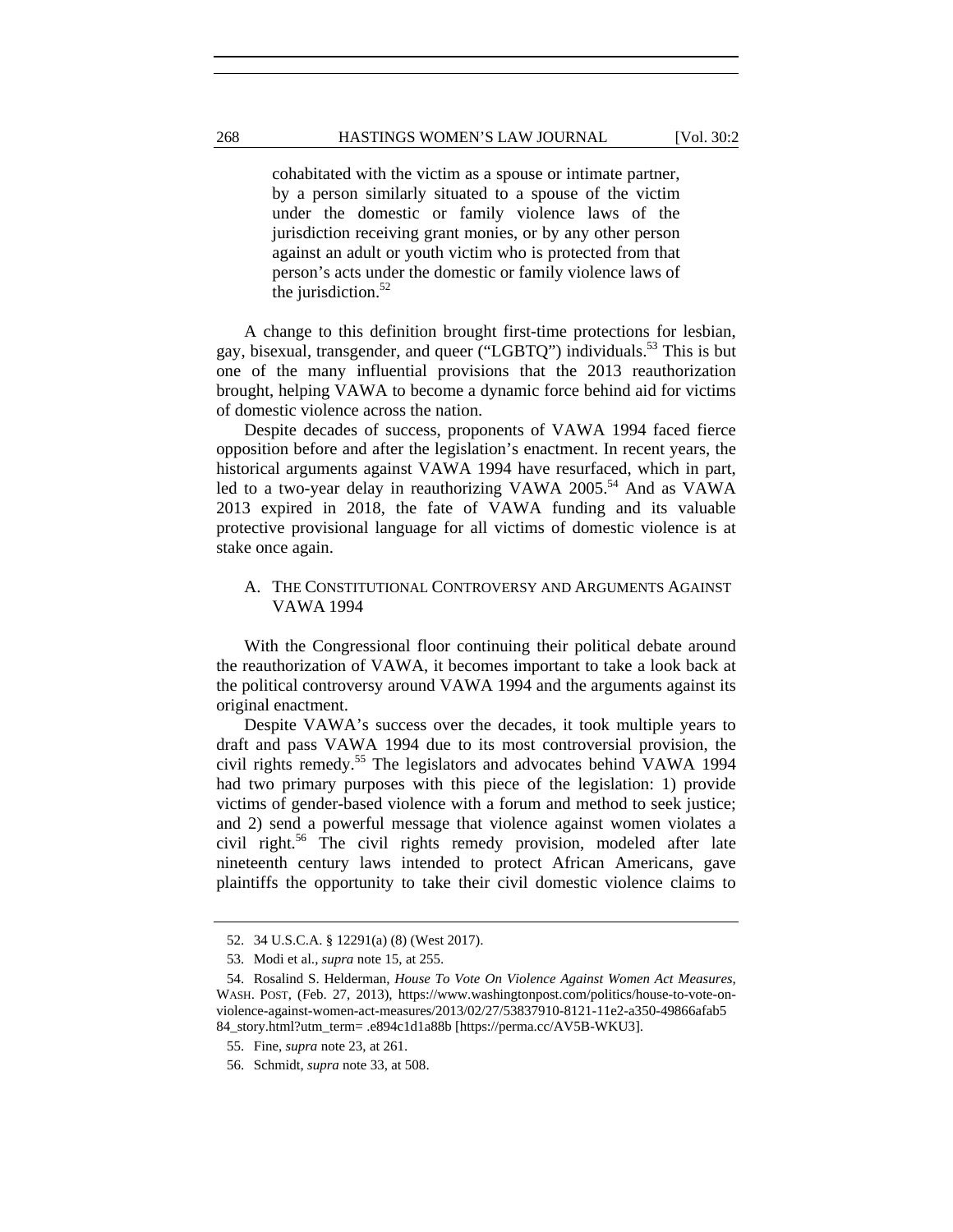federal court.<sup>57</sup> Yet, the provision did not go unchallenged. Chief Justice William Rehnquist was the key figure in opposition of the provision.<sup>58</sup> He and several judicial organizations argued that this particular provision would bring an unmanageable wave of family disputes into the federal courts.59 Yet, through dedicated redrafting and advocacy efforts, the bill passed with the civil rights remedy intact and was upheld for several years.<sup>60</sup>

In 1995, the Supreme Court handed down an unexpected ruling on an unrelated gun regulation*,* which changed the course of VAWA. In *United States v. Lopez*, the defendant on appeal successfully challenged a provision of the Gun-Free School Zone Act of 1990 as exceeding Congress' Commerce Clause Authority.<sup>61</sup> Specifically, the Court held that a criminal statute which by its terms had nothing to do with "commerce" or any sort of "economic enterprise" could not meet the requirement of the substantial effect on interstate commerce test.<sup>62</sup> This holding opened the door to challenging Congress' previous interpretation of the Commerce Clause, and specifically federal courts' authority to oversee criminal prosecutions under VAWA.<sup>63</sup>

Congress had extensively relied on the Commerce Clause and the Fourteenth Amendment of the Constitution for the authority to enact VAWA 1994 because they lack general federal police power.<sup>64</sup> At that time, "the controlling precedent under the Commerce Clause implied that Congress had the power to regulate activities which, under a rational basis test, had a substantial effect on commerce."65 "Congress found domestic and sexual violence qualified under this test, given the vast costs borne by taxpayers as a result of such violence."<sup>66</sup> For example, during the legislature's investigations, the estimated cost of domestic violence was between "\$5 and \$10 billion a year in health care, criminal justice, and other special costs."67 However, after the *Lopez* decision*,* critics of VAWA found new ammunition to challenge the constitutionality of the bill.

The next blow to VAWA occurred in May of 2000, when a conservative five-justice majority of the Supreme Court found VAWA's civil rights remedy provision unconstitutional in *United States v.* 

<sup>57</sup>*. History of VAWA, supra* note 31.

<sup>58</sup>*. Id.*

<sup>59</sup>*. Id.*

<sup>60</sup>*. Id.*

 <sup>61.</sup> U.S. v. Lopez, 514 U.S. 549, 567 (1995).

<sup>62</sup>*. Id*. at 561.

 <sup>63.</sup> Fine, *supra* note 23, at 269-70.

<sup>64</sup>*. Id.* at 262.

<sup>65</sup>*. History of VAWA supra* note 31.

<sup>66</sup>*. Id.*

<sup>67</sup>*. Id.*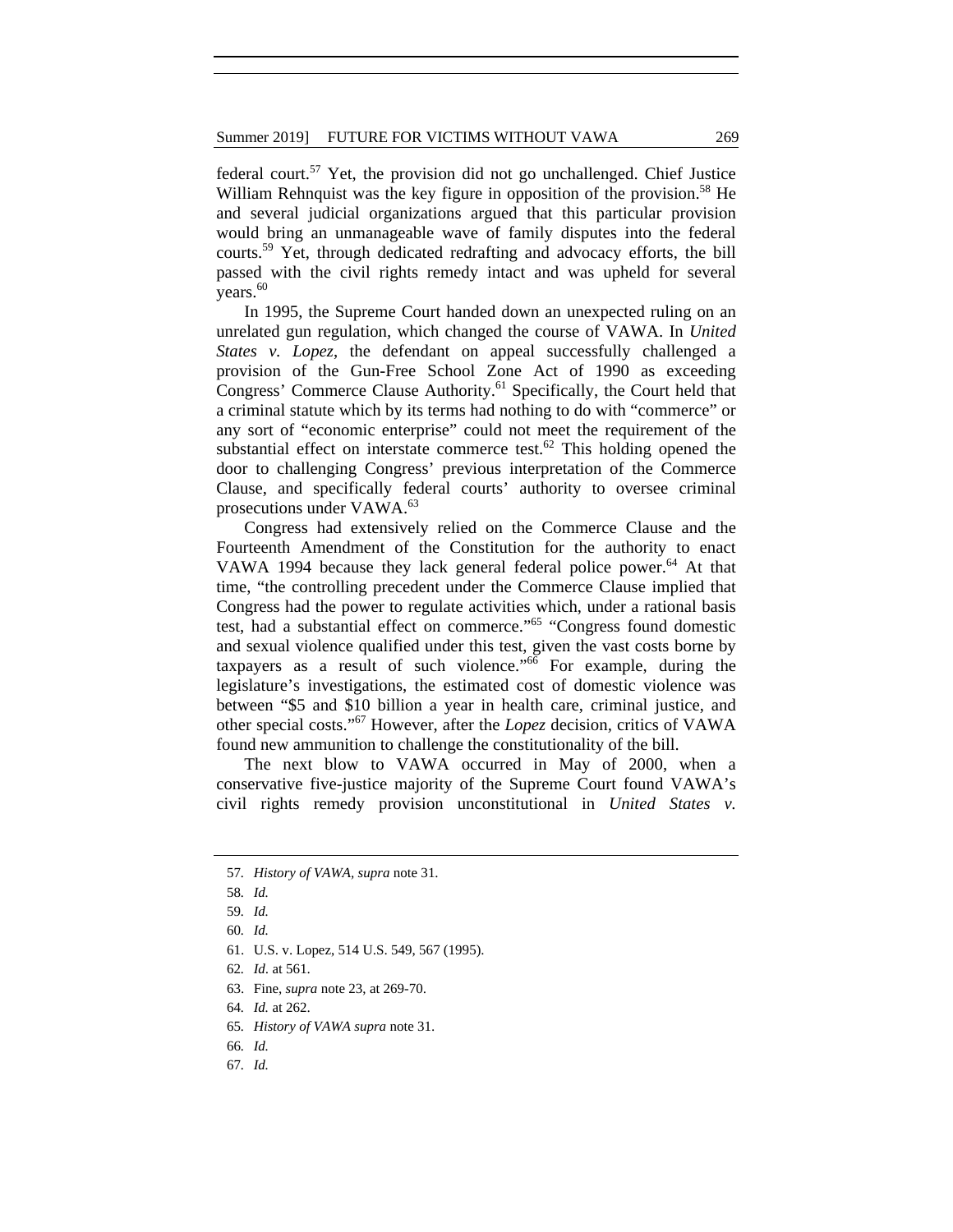*Morrison*. 68 There, a student sued her attackers under the civil rights remedy of VAWA 1994 after she was allegedly assaulted and raped by two of her classmates.69 The defendants moved to dismiss the complaint on the grounds that it failed to state a claim and that the civil rights remedy was unconstitutional.<sup>70</sup> The Court relied on the analysis of *United States v. Lopez* to determine that gender-based violence is a noneconomic activity.<sup>71</sup> Further, the Court held that congressional findings of gender-based violence on a national level were insufficient, "by itself, to sustain the constitutionality of the Commerce Clause assertion of the legislation."<sup>72</sup> The Court cited *Lopez* stating that "simply because Congress may conclude that a particular activity substantially affects interstate commerce does not necessarily make it so."<sup>73</sup> Thus, with one stroke, the civil rights remedy was struck from the legislation and the road to fighting domestic violence on a national level became increasingly harder.

Despite losing the civil rights remedy provision, VAWA persevered and continues to expand the ways in which it aids victims of sexual assault and domestic violence. However, as was seen in the reauthorization of VAWA in 2013, presently a right-centered administration has resurrected this Commerce Clause argument leaving VAWA vulnerable once again to becoming a pawn in a political game.<sup>74</sup>

#### B. VAWA'S USE AS A POLITICAL GAME PIECE THEN AND NOW

VAWA is subject to reauthorization every 5 years,<sup>75</sup> and in 2013, VAWA was brought back the to the table and subjected to a long-winded political battle.76 In previous years, the legislation's reauthorization was passed without much contention.<sup>77</sup> In fact, Congress unanimously voted in favor of reauthorization in 2000 and 2005.78 Yet, upon VAWA's impending expiration in 2012 and the Democratic Party proposing the inclusion of new provisions rooted in immigrant, LGBTQ, and Native American rights, a heated political debate ensued delaying its

75. Modi et al., *supra* note 15, at 253.

 <sup>68.</sup> Schmidt, *supra* note 33, at 502.

 <sup>69.</sup> U.S. v. Morrison, 529 U.S. 598, 602 (2000).

<sup>70</sup>*. Id*. at 604.

<sup>71</sup>*. Id*. at 613.

<sup>72</sup>*.* Morrison, 529 U.S. at 614.

<sup>73</sup>*. Id*.; *see also Lopez,* 514 U.S. at 557.

 <sup>74.</sup> Helderman, *supra* note 54.

 <sup>76.</sup> P.R. Lockhart, *Jeff Sessions Is in Charge of Enforcing the Violence Against Women Act, and Victims' Advocates Are Worried*, MOTHER JONES, (Feb. 22, 2017), http://www.mo therjones.com/politics/2017/02/sessions-justice-department-violence-against-women-act-enf orcement/ [https://perma.cc/UC53-PMM9].

 <sup>77.</sup> Lockhart, *supra* note 76.

<sup>78</sup>*. Id.*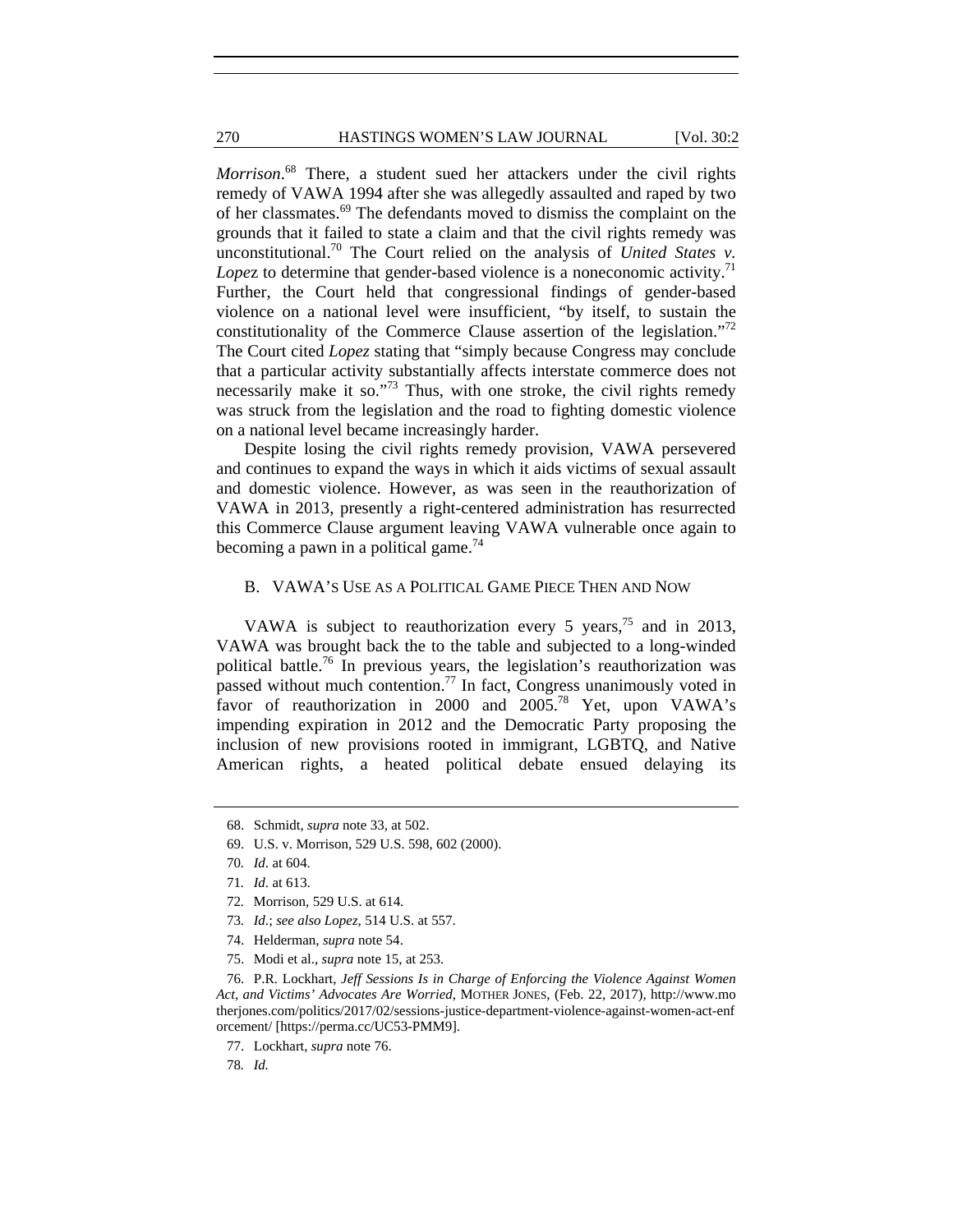reauthorization.79 Many Republican's opposed reauthorization and their opposition breathed new life into the past arguments against VAWA 1994, namely that VAWA authorizes the federal government to fund and administer local programs that should be controlled by the states. $80$ Additionally, Republicans were skeptical of the new provisions regarding tribal courts claiming that they are unconstitutional and will cause the bill to be rejected in court, which in turn impacts the position of women.<sup>81</sup> Republicans also complained that Democrats were not interested in working on a compromise, but instead wielded the Senate bill as a political club to be used against House Republicans.<sup>82</sup> Nevertheless, with the unified Democratic Party and the Republicans divided, VAWA was reauthorized in  $2013.^{83}$ 

VAWA 2013 expired in 2018 and Congress is currently embroiled in a new political battle over VAWA. Former United States Attorney General Jeff Sessions was a key figure in the current debate against reauthorization of VAWA.<sup>84</sup> He has a history of opposing the reauthorization of VAWA dating back to his time as an Alabamian Senator. $85$  In 2012, when VAWA came up for reauthorization, Sessions opposed the additional provisions that were added to "increase the number of visas available to battered immigrant women fleeing their abusers, new nondiscrimination [protections] for LGBT survivors of violence, and a provision granting tribal courts the authority to prosecute non-Native Americans who abused Native women on tribal land."<sup>86</sup> Regarding the debate over controversial provisional additions, Session's "accused Democrats of including them to turn the reauthorization into a political battle $187 \text{ m}$  an interview with the New York Times.<sup>88</sup> Sessions stated that, "[t]here are matters put on that bill that almost seems to invite opposition."89

Just before the expiration of VAWA in 2018, Sessions was in charge of enforcing and carrying out the same version of VAWA that he adamantly opposed.90 As a result, Sessions' position on VAWA generated concern amongst domestic violence advocates and the marginalized communities

87*. Id.*

 <sup>79.</sup> Helderman, *supra* note 54.

<sup>80</sup>*. Id.*

<sup>81</sup>*. Id.*

<sup>82</sup>*. Id.*

<sup>83</sup>*. Id.*

 <sup>84.</sup> Lockhart, *supra* note 76.

<sup>85</sup>*. Id.*

 <sup>86.</sup> *Id.*

 <sup>88.</sup> Jonathan Weiseman, *Women Figure Anew in Senate's Latest Battle*, N.Y. TIMES, (Mar. 14, 2012), https://www.nytimes.com/2012/03/15/us/politics/violence-against-womenact-divides-senate.html [https://perma.cc/FS7W-XMLZ].

<sup>89</sup>*. Id.*

 <sup>90.</sup> Lockhart, *supra* note 76.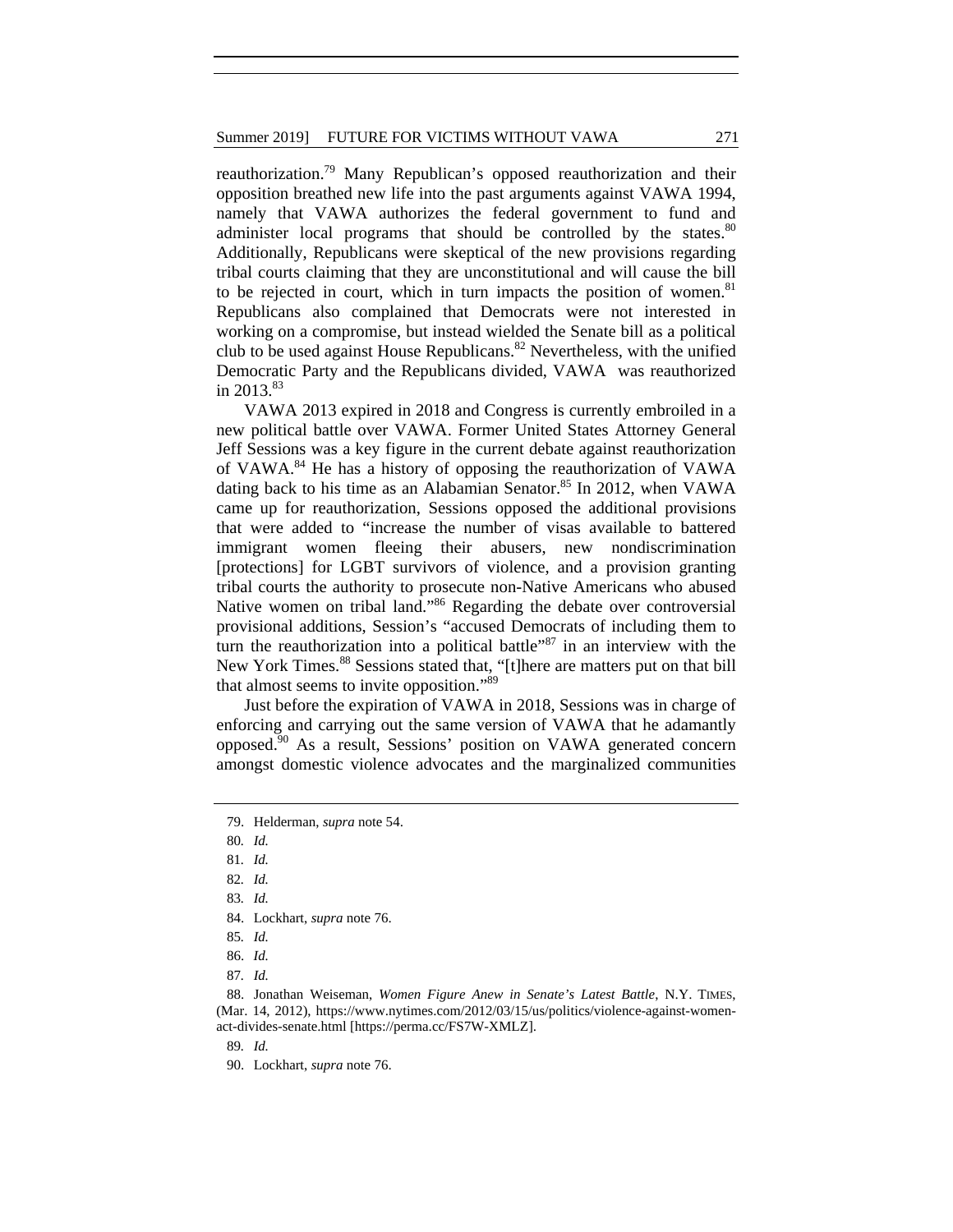that were finally afforded protections under VAWA 2013.<sup>91</sup> Fatima Goss Graves, a senior vice president at the National Women's Law Center, spoke on Sessions role stating, "[w]hen you think about what a [Department of Justice] should be, the role that a DOJ can play, and juxtapose that with the record that [Senator] Sessions has had historically with regards to civil rights, with regards to women's rights, it is clear to us that he should not [have been] confirmed to a position...as crucial as this position  $\ldots$ <sup>992</sup> Sessions remained quiet on any plans for the OVW and VAWA funding, but with the fiscal year 2018 budget proposal circulating, leaders such as Sessions could not remain quiet much longer on their positions to reauthorize VAWA.<sup>93</sup>

Notwithstanding silence from Sessions, what was known was President Trump's blueprint for the 2018 fiscal year was largely shaped by information published by a conservative think tank, the Heritage Foundation.<sup>94</sup> The Heritage Foundation recommended the elimination of VAWA grants.<sup>95</sup> Further, their recommended blueprint stated that using federal agencies to fund the operations of domestic violence programs "is a misuse of federal resources and a distraction from concerns that are truly the province of the federal government."96 This recommended cut to VAWA and other programming protecting the poor and vulnerable is to support President Trump's call for a \$54 billion spike in spending for defense and immigration enforcement.<sup>97</sup> A national security strategy the President has maintained in his 2019 fiscal year budget.<sup>98</sup>

Unsurprisingly, the President's shift in federal spending and policy runs counter to VAWA 2013's protective provisions. For example, under President Trump's immigration policies, federal immigration agents are free to detain and deport anyone who is in the country without papers.<sup>99</sup>

 95. Lynsi Burton, *What's at stake for domestic violence survivors under Trump*, SEATTLE PI (May 11, 2017), http://www.seattlepi.com/local/article/What-s-at-stake-for-domestic-viole nce-survivors-11136734.php; *see also Heritage Foundation 2018 Blueprint, supra* note 2.

96. Burton, *supra* note 95.

 97. Melissa Jeltsen, *Trump's Budget Would Be Devastating To Poor Victims Of Domestic Abuse*, HUFFPOST, (Mar. 17 2017), https://www.huffingtonpost.com/entry/trump-budgetdomestic-abuse-victims\_us\_58cc2184e4b0ec9d29dbd9f7 [https://perma.cc/8EA5-8EDJ].

98*. Fiscal Year 2019*, *supra* note 22.

 99. Kate Segal, *Immigration Order Undermine Violence Against Women Act Protections*, THE HILL, (Mar. 13, 2017 4:30 PM) http://thehill.com/blogs/pundits-blog/immigration/ 32375 6 new-immigration-orders-a-double-threat-for-immigrant-women [https://perma.cc/UK6G-NPL6].

<sup>91</sup>*.* Lockhart, *supra* note 76.

 <sup>92.</sup> *Id.*

<sup>93</sup>*. Id.*

<sup>94</sup>*. Heritage Foundation 2018 Blueprint*, *supra* note 2; *see also* BLUEPRINT FOR BALANCE A FEDERAL BUDGET FOR FISCAL YEAR 2018*,* THE HERITAGE FOUNDATION 24 (2016), https://thf-reports.s3.amazonaws.com/2016/BlueprintforBalance.pdf [https://perma. cc/8LZE-6G8B] (The Heritage Foundation advocates for the elimination of VAWA grants and according to their calculations, would save the government \$480 million dollars in 2017, an argument that is recycled in their 2018 recommendations.).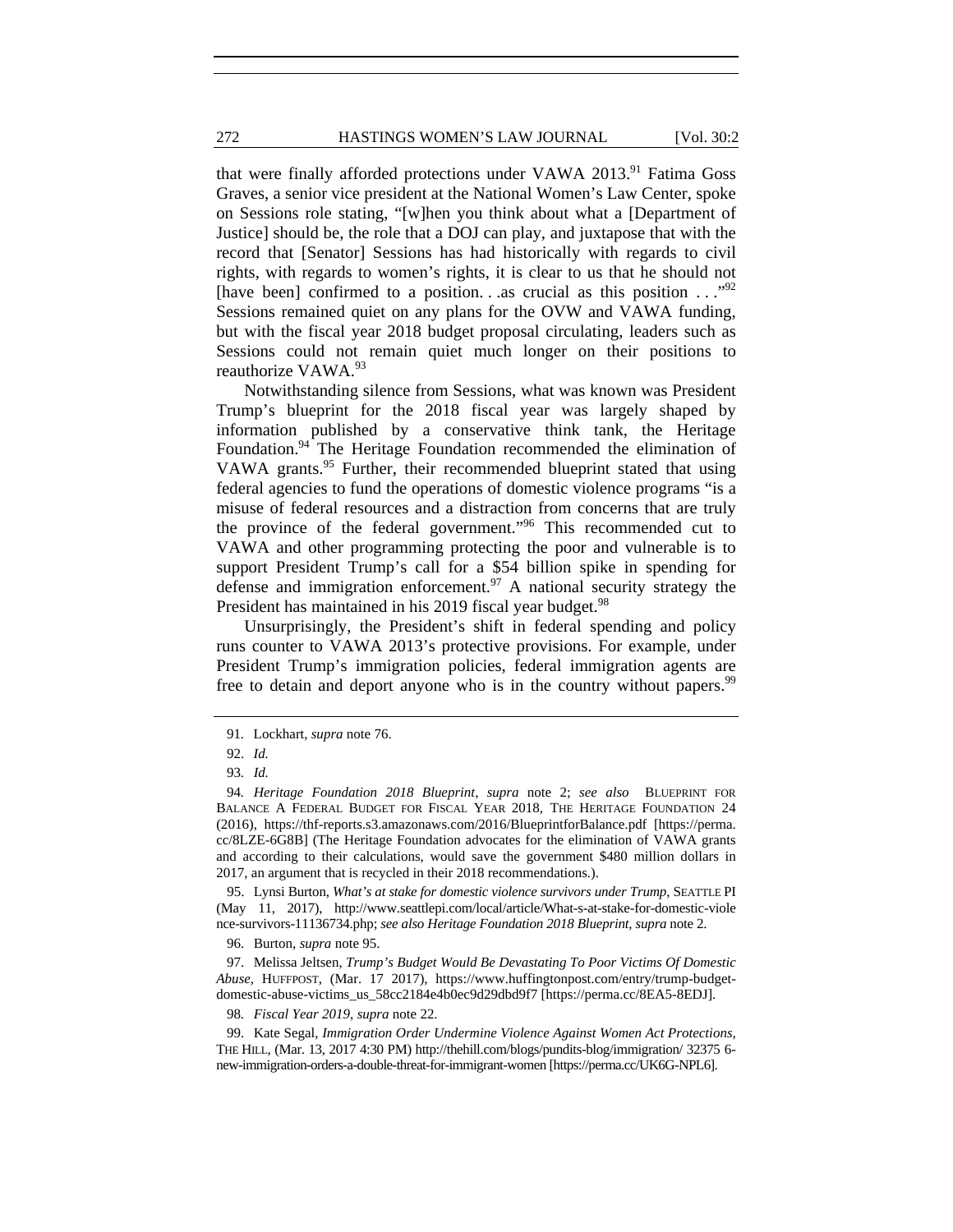Thus, undocumented victims of domestic violence may face a difficult choice between "outing" themselves to immigration authorities or submitting to a life of abuse.<sup>100</sup> This is in direct conflict with VAWA 2013 language that encourages immigrant families to report serious crime and gives them the option to assist authorities in investigating and prosecuting the crime in exchange for eligibility to stay in the country through the U visa program.101 With this kind of conflict on the table, it easy to see how VAWA can become a leveraging tool in policy reform.

More recently, VAWA was set to expire September 30, 2018, but "Congress took the unusual steps of extending its authorization three times in a series of short-term spending bills they passed to fund the government until the end of the previous fiscal year." $10^{2}$  Unfortunately, VAWA's series of authorization extensions came to an end in February 2019.<sup>103</sup> However, VAWA's lapse does not impact its funding for the 2019 fiscal year since money has already been appropriated.<sup>104</sup> It is speculated that Congress will continue to analyze whether or not to pass a bipartisan VAWA reauthorization, as seen when VAWA's authorization expired between 2010 and 2013.<sup>105</sup>

Despite outcry from VAWA advocates, the Senate voted to approve William Barr as the next attorney general and successor to Jeff Sessions the same month that VAWA lapsed—leaving Barr as the top law enforcement officer of the DOJ and the Office of Violence Against Women.<sup>106</sup> Barr previously served in the position from 1991 to 1993,  $107$  and "has a troubling record on a number of civil rights issues, including LGBTQ rights and other intersecting issues such as justice system reform, reproductive justice, immigrant rights," and criminal justice policies on domestic and sexual

103*. NCADV BLOG, supra* note 102.

104*. Id.*

105*. Id.*

<sup>100</sup>*.* Segal, *supra* note 99.

<sup>101</sup>*. Id.*

<sup>102</sup>*. NTF Applauds Congress for Supporting Victims and Survivors*, NAT'L COAL. AGAINST DOMESTIC VIOLENCE BLOG, (Feb. 15, 2019), https://ncadv.org/blog/posts/ntfapplauds-congress-for-supporting-victims-and-survivors [https://perma.cc/TP4H-YKAR] [hereinafter *NCADV BLOG*].

 <sup>106.</sup> NCAVP: NATIONAL COALITION OF ANTI-VIOLENCE PROGRAMS, *NCAVP Opposes the Nomination of William Barr for Attorney General*, ANTI-VIOLENCE PROJECT, (Jan. 14, 2019), https://avp.org/ncavp-opposes-the-nomination-of-william-barr-for-attorney-general/ [https:// perma.cc/W6VF-PYJ8] [hereinafter *NCAVP Opposes Nomination of William Barr for AG*]; *see also* Jon Schuppe, *William Barr was Confirmed as U.S. Attorney General: Here's What to Expect on Crime, Immigration and Marijuana"*, NBC NEWS, (Feb. 14, 2019), https:// www.nbcnews.com/news/us-news/william-barr-was-confirmed-u-s-attorneygeneral-here-s-n971066 **[**https://perma.cc/9YKQ-YNN4].

 <sup>107.</sup> Katie Benner and Nicholas Fandos, *Senate Confirms William Barr as Attorney General*, N.Y. TIMES, (Feb. 14, 2019), https://www.nytimes.com/2019/02/14/us/politics/ william-barr-confirmed.html [https://perma.cc/8B2A-RVJE].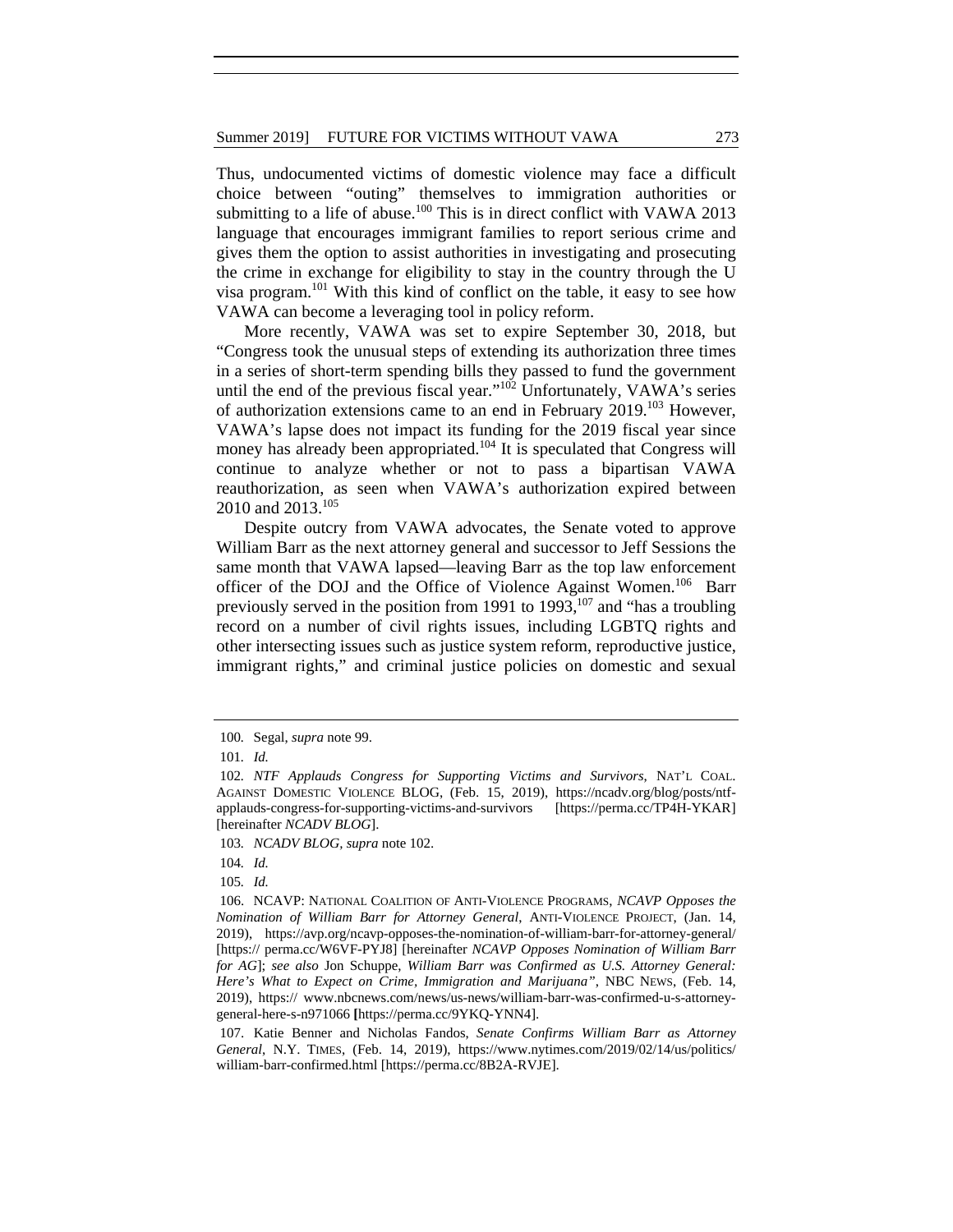violence. 108 For example, in 1999, while speaking at an American Bar Association panel of former attorneys general, Barr "called VAWA a 'bad idea,' implying that it was a 'crime du jour' and said it is not in the 'legitimate interest' of the federal government."109 During the panel, Barr continued on to state he believed "the government does have a 'legitimate interest' in intervening in drug trafficking, organized crime and firearm regulations, but not in preventing violence against women."110 In his renewed role as Attorney General, despite praising Sessions approach to leading the DOJ, Barr has stated he may support reauthorization of the act after learning more about what the DOJ did in years past to support the bill.<sup>111</sup> Thus, with another conservative political figurehead at the helm of the DOJ, advocates and supporters hold their breath as they await VAWA's fate.

Overall, the unfortunate reality is that when parties are forced to examine historically contentious issues, such as immigration, LGBTQ rights, and government funding in addition to discussing violence against women; political agendas become more important than protecting those in  $need.<sup>112</sup>$ 

Presently, VAWA must overcome a change in DOJ leadership, in addition to the historically rooted criticism that the federal government is intervening on the State's powers and President Trump's other policies aimed at immigration reform and military funding rather than continuing to fund support services. The future of VAWA hangs on this balance and victims across the nation wait to see whether the bill's proponents will prevail.

# III. THE GRANTS AND FUNDING THAT WILL BE AT STAKE IF VAWA IS NOT REAUTHORIZED

In addition to losing the important provisional protections VAWA 2013 as a bill has to offer, a failure to reauthorize VAWA also puts the Office of Violence Against Women and its available funding at stake. Since its enactment in 1994, VAWA through OVW has awarded roughly \$6 billion in funds to state, tribal, and local governments, and non-profit

<sup>108</sup>*. NCAVP Opposes Nomination of William Barr for AG, supra* note 106.

 <sup>109.</sup> Nicole Goodkind, *William Barr, Trump's Pick for Attorney General, Once Called Violence Against Women Act a 'Bad Idea'*, NEWSWEEK, (Jan. 24, 2019), https://www.news week.com/william-barr-trump-violence-against-women-act-bad-idea-1303939 [https://per ma.cc/FL67-UMPQ].

<sup>110</sup>*. Id.*

 <sup>111.</sup> *Id.*

 <sup>112.</sup> Jen Doll, *When Violence Against Women Becomes a Political Game*, THE ATLANTIC, (Mar. 15, 2012), https://www.theatlantic.com/national/archive/2012/03/when-violence-again st-women-becomes-political-game/330518/ [https://perma.cc/FJG8-42UZ].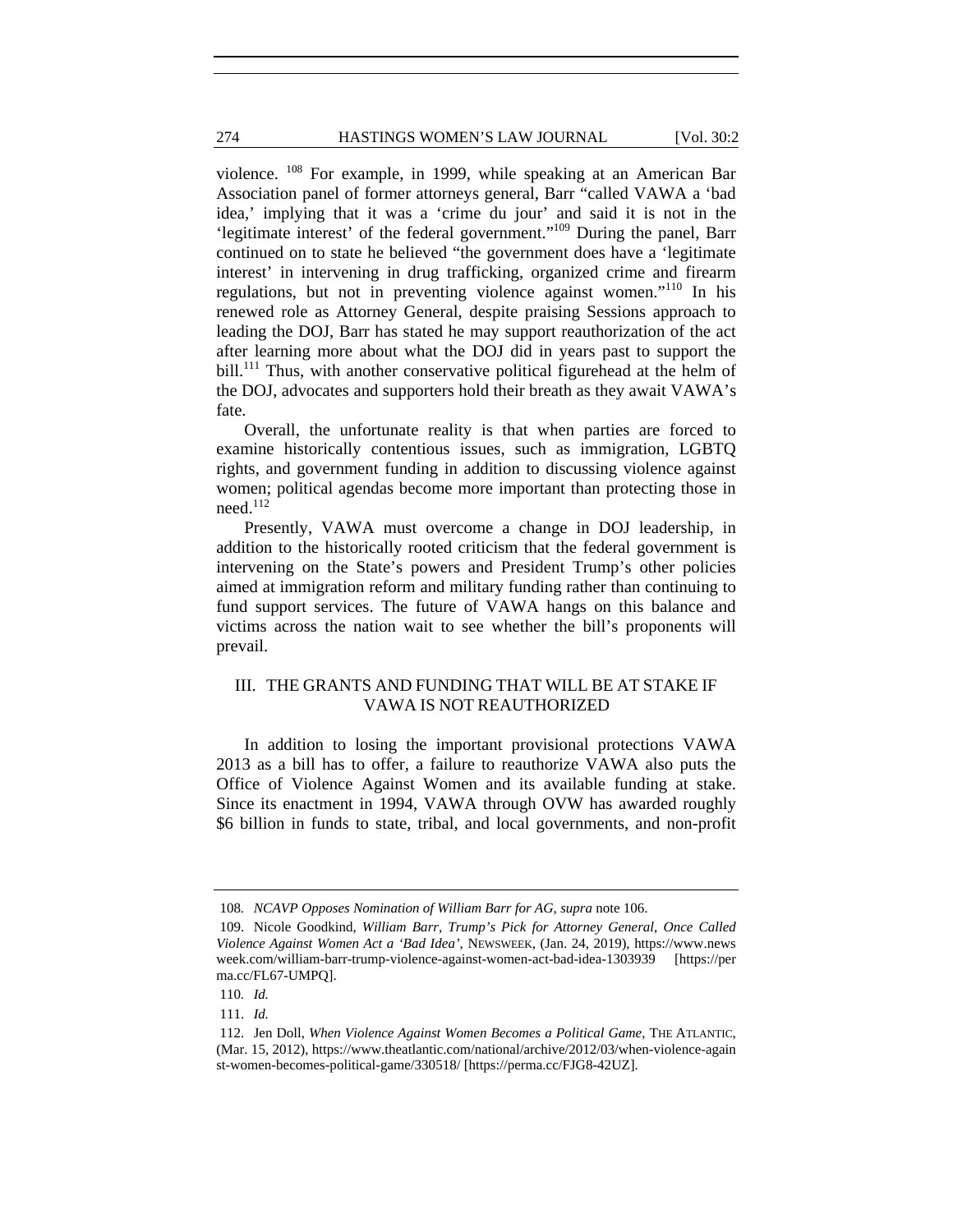organizations focused on ending violence against women.<sup>113</sup> In the initial legislation, VAWA 1994 created a number of grant programs aimed at: domestic violence and related crimes prevention, law enforcement, judicial personnel, and public/private sector provider collaboration, investigative and prosecution reform, and "addressing the specific needs of individuals in a special population groups (e.g., elderly, disabled, children and youth, individuals of ethnic and racial communities, and nonimmigrant women)."<sup>114</sup> Today, OVW administers formula-based and discretionary grant programs, which are established under VAWA and any subsequent legislation.<sup>115</sup> The four main formula-based programs are STOP (Services, Training, Officers, Prosecutors), SASP (Sexual Assault Services Program), State Coalitions, and Tribal Coalitions.<sup>116</sup> These programs created under VAWA are funded through annual appropriations for both the DOJ and Health and Human Services ("HHS").<sup>117</sup> Thus, the amount of funding allocated to the DOJ and HHS plays a direct role in the how the OVW is able to operate and utilize VAWA.

Upon the expiration of VAWA 2005, on February 2, 2011, then President Barack Obama released his fiscal year 2011 budget, which requested  $$649$  million for violence against women program funding.<sup>118</sup> For the programs directly administered by DOJ, the former President "requested \$457 million, of which \$187 million was for STOP formula grants and \$25 million was for Transitional Housing Assistance grants."<sup>119</sup> He also requested \$192 million for programs administered by HHS, of which \$140 million was for Family Violence Prevention/Grants for Battered Women's Shelters and \$5 million was for the National Domestic Violence Hotline.120 As a result, in 2011 OVW was able to generate approximately 830 awards totaling more than \$450 million.<sup>121</sup> While a seemingly large amount of funding, Former President Obama's budget plan actually presented a decrease in VAWA funding and in practice VAWA is funded far below what Congress has authorized.<sup>122</sup> Influential organizations

122*. Progress Marked on One Year Anniversary of 2013 Violence Against Women Act*, NNEDV: NAT'L NETWORK TO END DOMESTIC VIOLENCE, (Mar. 7, 2014) (Press Release), https://nnedv.org/latest\_update/progress-marked-on-one-year-anniversary-of-2013-violence-

<sup>113</sup>*. About the OVAW, supra* note 42.

 <sup>114.</sup> SACCO, *supra* note 25, at 3.

<sup>115</sup>*. About the OVAW, supra* note 42.

<sup>116</sup>*. Id.*

 <sup>117.</sup> LANEY, *supra* note 3.

<sup>118</sup>*. Id.*

 <sup>119.</sup> *Id.*

<sup>120</sup>*. Id.*

 <sup>121.</sup> U.S. DEP'T OF JUSTICE, 2012 BIENNIAL EFFECT REPORT TO CONGRESS ON THE EFFECTIVENESS OF GRANT PROGRAMS UNDER THE VIOLENCE AGAINST WOMEN ACT, OFF. ON VIOLENCE AGAINST WOMEN 10 (Mar. 13, 2012), https://www.justice.gov/sites/default/ files/ovw/legacy/2014/03/13/2012-biennial-report-to-congress.pdf [https://perma.cc/USX8- EHX9] [hereinafter *2012 Report on the Effectiveness of VAWA Grant Programs*].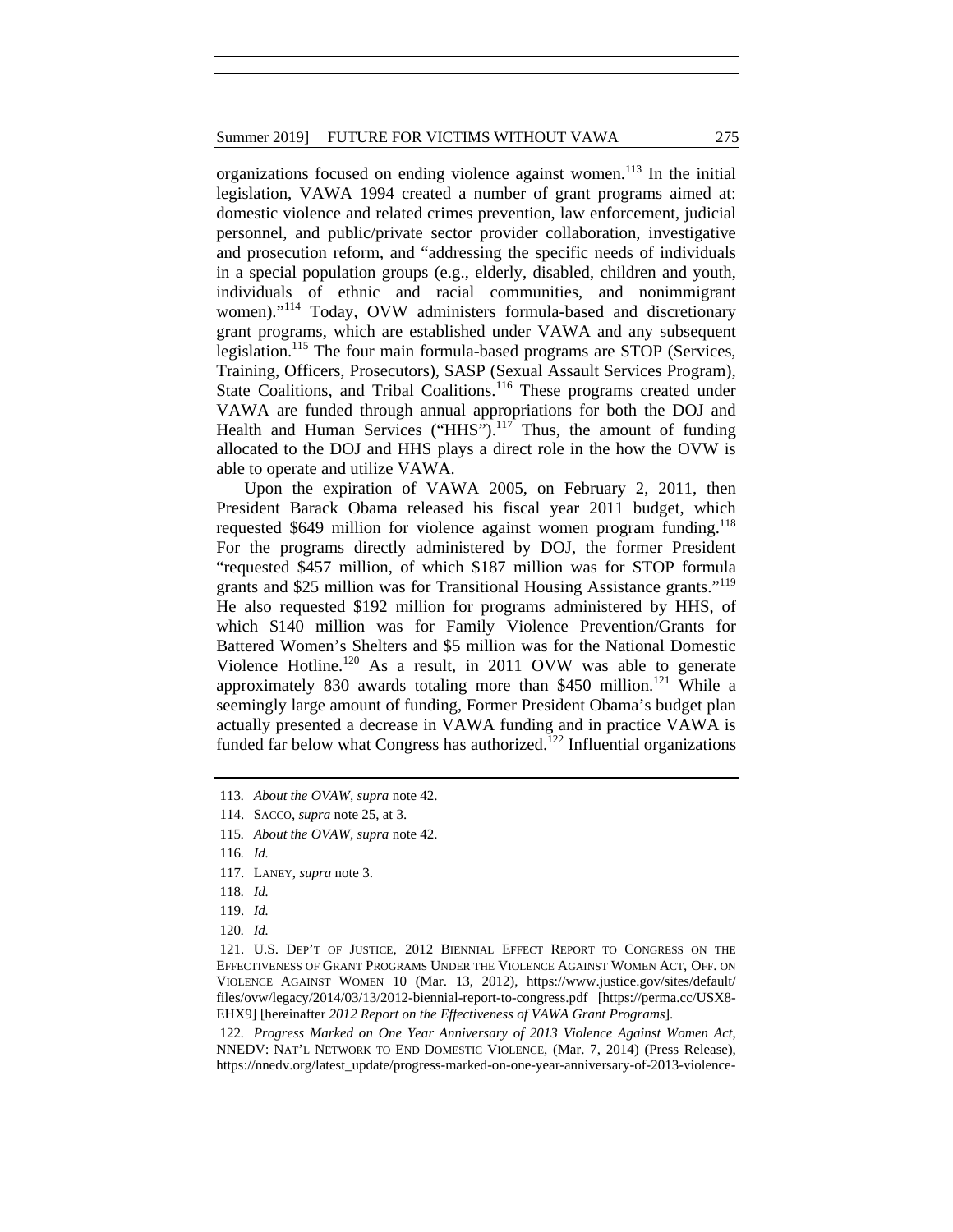such as the National Network to End Domestic Violence, report that budget cuts have led to insufficient funding for protective services creating a crisis for victim service providers attempting to meet the demand.<sup>123</sup> Thus, with a conservative administration in place, the fate of already insufficient funding appropriated to victims of sexual of violence is at stake and proponents need to prove that VAWA is worth another reauthorization.

# A. IMPACTS AND TRENDS OF VAWA PROGRAMING SINCE THE BILL'S ENACTMENT IN 1994

At such a vulnerable time for VAWA and those reliant on its funding, VAWA's impact becomes an important factor in arguing for the reauthorization of the bill. However, it is challenging to determine just how effective VAWA grants and programing have been overtime, especially in light of the provisional changes that have taken place with each reauthorization.<sup>124</sup>

In an effort to quantify the success of VAWA, agencies such as the National Institute of Justice ("NIJ"), the Centers for Disease Control and Prevention ("CDC"), and the Bureau of Justice Statistics ("BJS"), compile data measuring the national rates of victimization.<sup>125</sup> For example, the BJS's National Crime Victimization Survey ("NCVS") measured victimization from 1993 to 2013 and stated that the rate of domestic violence declined 63% for females, with 5.7 victimizations per 1,000 females aged 12 and older in 1993 to 2.1 per 1,000 in 2013.<sup>126</sup> This decline in victimization rates is a clear demonstration of the impact that VAWA has on the lives of female victims.

Further, following the reauthorization of VAWA in 2000, the OVW and the University of Southern Maine, entered into a cooperative agreement to undertake an initiative to develop procedures for determining the effectiveness of the projects and activities supported by VAWA grant funding.<sup>127</sup> The university created databases to help grantees collect data as well as provided extensive ongoing training and technical assistance to grantees on how to complete the reporting forms.<sup>128</sup> In anticipation of VAWA 2005's expiration in 2011, the OVW prepared a report for

against-women-act/ [https://perma.cc/U9UG-PEDU] [hereinafter *One Year Progress on VAWA 2013*].

<sup>123</sup>*. One Year Progress on VAWA 2013, supra* note 122.

 <sup>124.</sup> Robert Lake, *The Violence Against Women Reauthorization Act of 2013 Summary of Substantive Changes*, 50 MPLP NEWSLETTER, Summer 2013 (Aug. 12, 2013), http://www. mplp.org/Newsletters/summer\_2013\_mplp\_newsletter/the\_violence\_against\_women\_reauth orization\_act\_of\_2013\_summary\_of\_substantive\_changes [https://perma.cc/MP93-7YCX].

 <sup>125.</sup> Tara Aday, *The Effectiveness of the Violence against Women Act (VAWA) in Creating System-Level Change*, 11 SPNHA REV. 5, 11 (2015).

 <sup>126.</sup> SACCO, *supra* note 25, at 6.

<sup>127</sup>*. 2012 Report on the Effectiveness of VAWA Grant Programs*, *supra* note 121, at 13. 128*. Id.*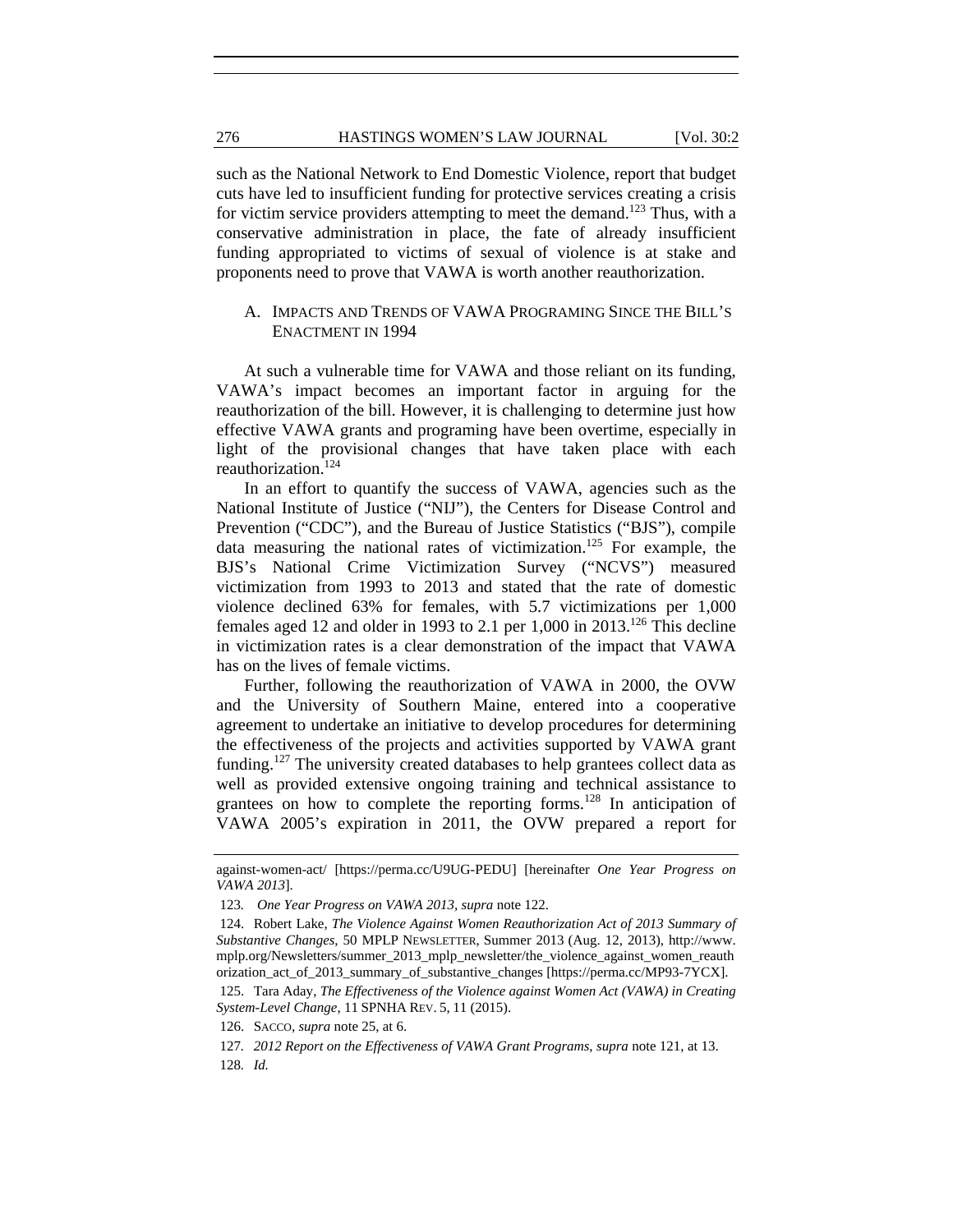Congress covering the effectiveness of services from 2009 to  $2011$ .<sup>129</sup> The data revealed that VAWA grantees reported serving an average of 125,726 victims/survivors during each 6-month reporting period between July 1, 2009, and June 30, 2011.130 These statistics represent more than 97% of all the victims and survivors who requested services.<sup>131</sup> Apart from aiding victims/survivors, grantees were also able to use VAWA funding to train 661,263 professionals, including police officers, victim advocates, health care professionals, and attorneys.<sup>132</sup> Additionally, OVW's 2016 report to Congress on the effectiveness of grant programs under VAWA, reflecting the two-year period between July 1, 2013, and June 30, 2015, found that VAWA's 2,000 funded grantees provided more than 1 million services to victims.133 On average, they provided services to 124,916 individuals during each 6-month reporting period, including an average of 111,817 primary victims of sexual assault, domestic violence, dating violence, stalking, and/or child or elder abuse; as well as victims' children.<sup>134</sup> These reports illustrate how VAWA programming continues to positively impact victims, service providers, and law enforcement despite budgetary cuts to its funding.

In addition to the numbers reflecting a significant decrease in victimization, VAWA proponents have pointed to the economic gains under the bill.<sup>135</sup> In a 2002 study, it was asserted that in the bill's first six years, VAWA saved the country \$14.8 billion in net averted social costs.<sup>136</sup> The net averted social costs are described as:

[T]he averted costs of crime, including direct property losses, medical care, ambulance services, mental health care, initial police response and follow-up investigation, victim services and other social services, lost productivity (workdays or school days, housework), and quality of life (pain and suffering, loss of affection/enjoyment, and death). $137$ 

Further, the net benefit of VAWA was estimated to be \$16.4 billion,

134*. 2016 Report on the Effectiveness of VAWA Grant Programs*, *supra* note 133, at xii.

<sup>129</sup>*. 2012 Report on the Effectiveness of VAWA Grant Programs*, *supra* note 121, at 13.

<sup>130</sup>*. Id.* at 15-16.

<sup>131</sup>*. Id.* at 16.

<sup>132</sup>*. Id.* at 17.

 <sup>133.</sup> U.S. DEP'T OF JUSTICE, 2016 BIENNIAL REPORT: THE 2016 BIENNIAL REPORT TO CONGRESS ON THE EFFECTIVENESS OF GRANT PROGRAMS UNDER THE VIOLENCE AGAINST WOMEN ACT, OFF. ON VIOLENCE AGAINST WOMEN 61 (2016), https://www.vawamei.org/ wp-content/uploads/2018/01/2016RTC\_MASTER\_12.19.16.pdf [https://perma.cc/A8U5- QZR7] [hereinafter *2016 Report on the Effectiveness of VAWA Grant Programs*].

 <sup>135.</sup> Lake, *supra* note 124.

 <sup>136.</sup> Kathryn Andersen Clark et al., *A Cost-Benefit Analysis of the Violence Against Women Act of 1994*, 8 VIOLENCE AGAINST WOMEN 417, 423 (Apr. 2002).

<sup>137</sup>*. Id.* at 419-20.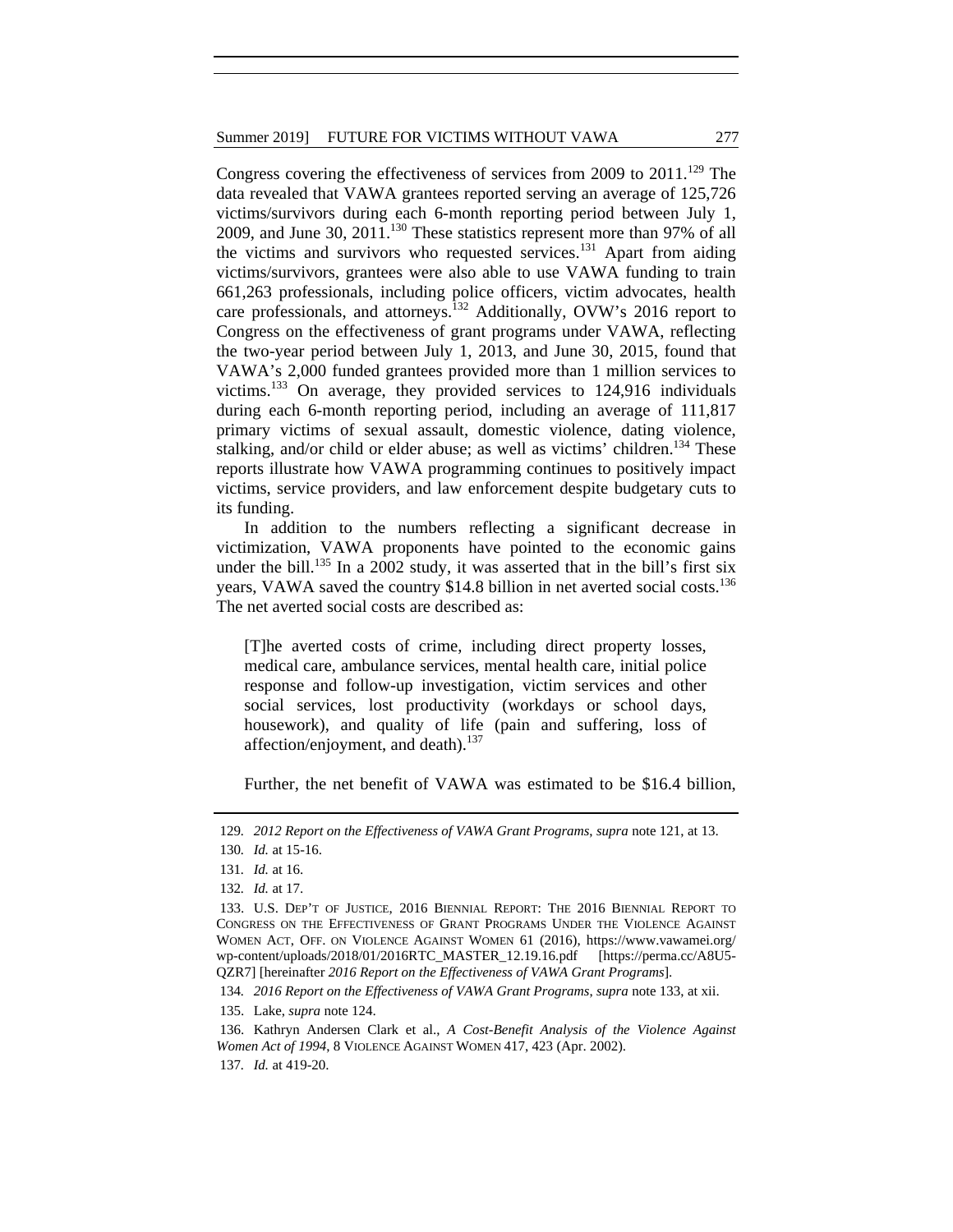because the cost to implement VAWA programming was estimated at only \$1.6 billion, resulting in \$14.8 billion in averted victimization costs.<sup>138</sup> "On the individual level, VAWA was estimated at \$15.50 per U.S. woman and would be expected to save \$159 per woman in averted costs of criminal victimization."139 These cost savings were calculated from reductions in health care service needs and law enforcement costs for continued charges against repeat offenders.140 Taken together, this analysis proves VAWA to be a fiscally efficient social program.<sup>141</sup> Thus, failing to reauthorize the VAWA would not only uproot carefully designed victim services and protections, but also produce a substantial financial burden on States and American taxpayers.

# B. INFLUENTIAL PROVISIONS IMPLEMENTED IN THE REAUTHORIZATION OF VAWA IN 2013

Despite budget cuts to the DOJ and OVW, VAWA's last reauthorization in February 2013 continued to expand the provisional language of the bill in unprecedented ways. For example, VAWA 2013 presented new and consolidated grant programs for women on Tribal lands, for immigrant and lesbian, gay, bisexual and transgender victims, victims impacted by sex trafficking, and victims living in federal public housing programs.142 As an illustration of VAWA 2013's influence and the bill's overall impact on victims, the next section showcases how VAWA 2013's provisional language and funding aids HUD and the victims that participate in HUD's federal public housing programs.

1. Protections for Victims Participating in HUD's Federal Public Housing Programs

The reauthorization of VAWA in 2013 expanded protections for victims of domestic and sexual violence by adding a number of housing rights participating in HUD programs. For example, Section 601 of VAWA  $2013<sup>143</sup>$  added a new chapter titled "Housing Rights," with the purpose of increasing protections for the following groups utilizing supportive housing programs: elderly, people with disabilities, people diagnosed with HIV/AIDS, homeless, and Section-8 participants.144 Specifically, VAWA 2013 added language that prohibits the denial of housing assistance to an

<sup>138</sup>*.* Clark et al., *supra* note 136, at 423-24.

<sup>139</sup>*. Id.* at 424.

 <sup>140.</sup> Aday, *supra* note 125, at 15.

 <sup>141.</sup> Clark et al., *supra* note 136, at 423.

<sup>142</sup>*. One Year Progress on VAWA 2013, supra* note 122.

 <sup>143.</sup> Violence Against Women Reauthorization Act of 2013 § 42 U.S.C. § 13701-14040 (2013).

<sup>144</sup>*. VAWA 2013 HUD Notice*, *supra* note 6.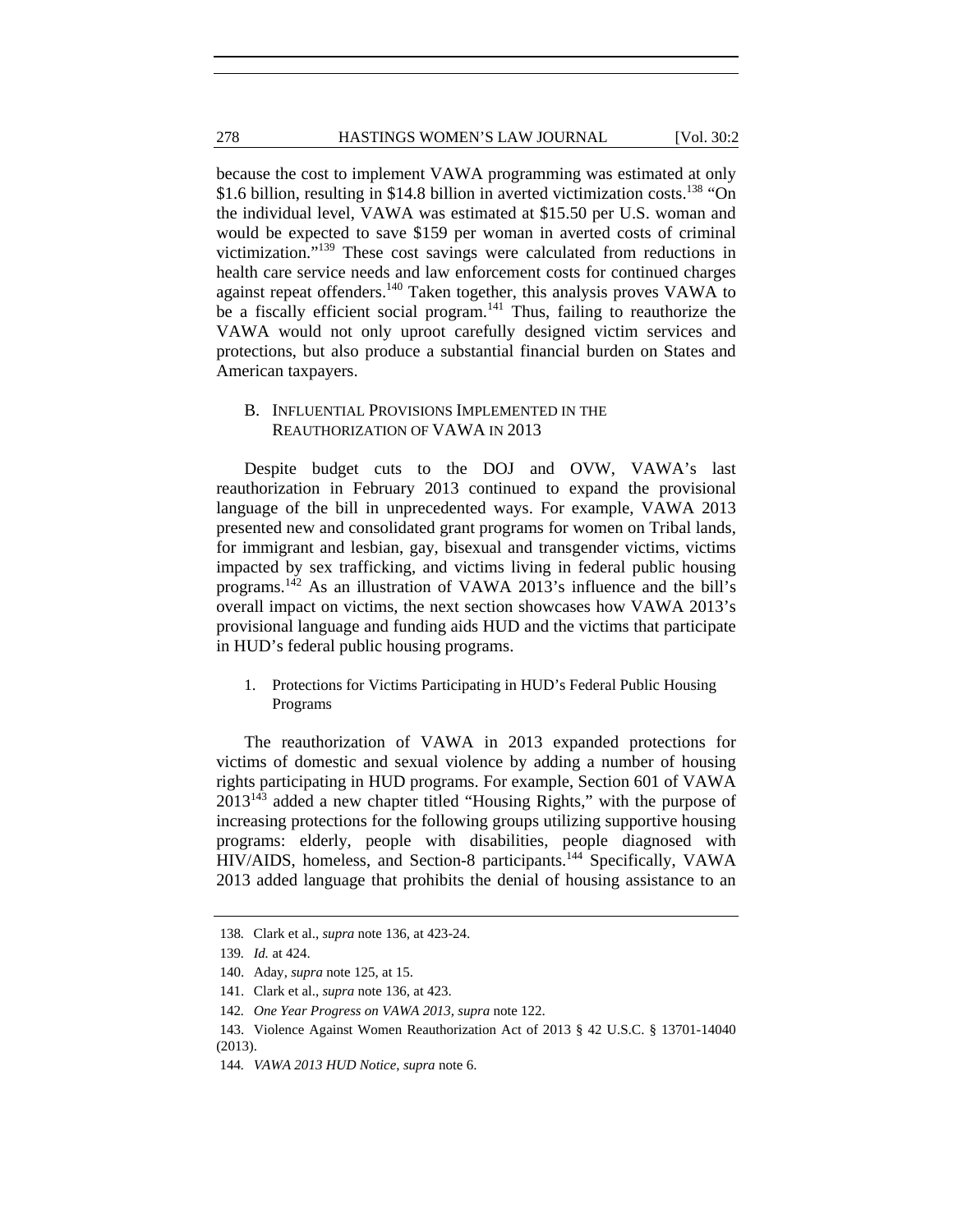applicant "on the basis that the person has been a victim of domestic violence, dating violence, sexual assault, or stalking."145 This inclusive language is vital as it removes barriers to victims of domestic and sexual violence attempting to access affordable and maintain stable housing.

Further, under the Transitional Housing Assistance Grant program administered by the OVW, victims receiving assistance are no longer subject to background checks or clinical evaluations to determine their eligibility for federal housing programs.<sup>146</sup> Prior to VAWA 2013, this presented an obstacle to many individuals and families attempting to solidify affordable housing because "landlords believ[ed] that they could ensure safety on their properties by keeping domestic violence survivors out."147 Now HUD language states that any criminal activity directly related to domestic violence, dating violence, or stalking committed by "a member of a tenant's household or any guest or other person under the tenant's control, shall not be cause for termination of assistance, tenancy, or occupancy rights if the tenant or an immediate family member of the tenant is the victim."148 VAWA 2013 also required that each covered federal housing program implement "a model of emergency transfer plan to use for tenants who are victims of domestic violence, dating violence, sexual assault, or stalking to transfer to another available and safe dwelling unit of assisted housing."<sup>149</sup> As a whole, VAWA 2013's additional provisions have been monumental in aiding HUD's redesign of their protective measures for victims.

For example, *Johnson v. Palumbo*, decided by the Supreme Court of New York's Appellate Division on September 20, 2017, offers a powerful illustration of how VAWA 2013's provisional language protects lowincome tenants in HUD programs.<sup>150</sup> There, Amanda Chambers Johnson lived in a New York apartment with her five children under HUD's Section-8 Housing Choice Voucher Program.<sup>151</sup> On February 11, 2014, her housing provider notified her that her "benefits under the program were being terminated due to alleged violations of the program rules."<sup>152</sup> At

 <sup>145.</sup> SACCO, *supra* note 25, at 15.

 <sup>146.</sup> *Id*. at 15-16.

 <sup>147.</sup> ACLU, THE RIGHTS OF DOMESTIC VIOLENCE SURVIVORS IN PUBLIC AND SUBSIDIZED HOUSING*,* ACLU: WOMEN'S RIGHTS PROJECT 1 (Feb. 6, 2008) https://www.aclu.org/sites/ default/files/pdfs/subsidizedhousingdv.pdf [https://perma.cc/AT8E-757L] [hereinafter, *Housing Rights of DV Survivors*].

<sup>148</sup>*. VAWA 2013 HUD Notice, supra* note 5, at 47, 719.

 <sup>149.</sup> SACCO, *supra* note 25, at 16.

 <sup>150.</sup> Johnson v. Palumbo, 154 A.D.3d 231, 233 (N.Y. App. Div. 2017).

<sup>151</sup>*. Palumbo*, 154 A.D.3d at 233*; see* 42 USC § 1437f(b)(1) (West 2017); *see also Housing Choice Voucher Program (Section 8)*, *Program Requirements*, BENEFITS.GOV, https://www.benefits.gov/benefits/benefit-details/710 (last visited Nov. 28, 2017) [https:// perma.cc/3GVY-3YBP] (for a description on the Housing Choice Program and requirements).

<sup>152</sup>*. Palumbo*, 154 A.D.3d at 233.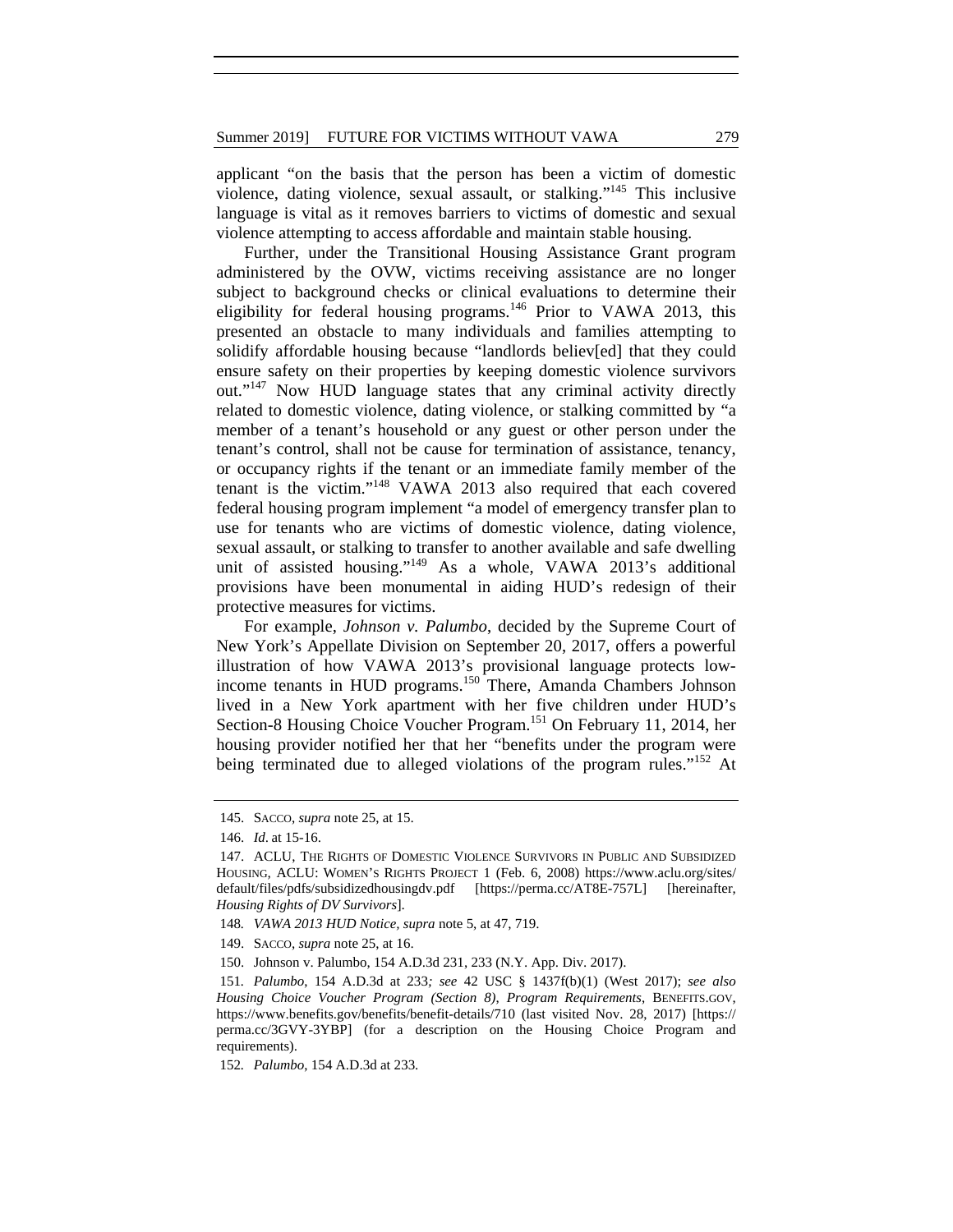Johnson's administrative hearing, it was held that her Section-8 Housing Voucher would be terminated for failing to notify and receive permission from her housing provider to add another occupant to her lease agreement.<sup>153</sup> The unauthorized occupant was anonymously reported as frequently staying at Johnson's apartment in violation of the program rules.154 However, there was uncontested evidence that this individual, a former intimate partner of Johnson, was actually subjecting her to unwanted stalking, abusive behavior, and domestic violence.<sup>155</sup> For example, Johnson's cell phone was smashed by her abusive partner, Antwone Jordan McGill, on four separate occasions between October 2012 and June 2013, all for not answering his calls.<sup>156</sup> McGill's behavior toward Johnson turned physical and resulted in Johnson being punched in her face and her tooth chipped outside of a police station.<sup>157</sup> The court considered whether, under these circumstances, Johnson was entitled to the housing protections under VAWA.<sup>158</sup>

VAWA 2013 specifically provides that any incident of actual or threatened domestic violence, dating violence, sexual assault, or stalking, shall not be construed as a serious or repeated lease violation, or good cause for terminating assistance to the victim.<sup>159</sup> Due to VAWA 2013, HUD regulations also state that housing providers are encouraged to undertake "whatever actions permissible and feasible to assist individuals residing in their units who are victims of domestic violence, dating violence, sexual assault, or stalking, to remain in their units or other units under the covered housing program."<sup>160</sup> Despite these regulations, Johnson's housing provider failed to recognize that Johnson was a victim domestic violence and that she and her family were entitled to certain protections.

The case initially turned on the fact of whether McGill resided with Johnson. McGill, who was in and out of jail, used Johnson's contracted unit as his address, making it appear that he was an unauthorized occupant. <sup>161</sup> However, Johnson testified and provided a number of supporting documents that the individual was not a resident and his presence at the unit was the result of domestic violence and stalking.<sup>162</sup> Thus, with clear federal rules and regulations established and evidence to support Johnson's

 <sup>153.</sup> *Palumbo,* 154 A.D. 3d at 233-34.

 <sup>154.</sup> *Id.* at 235.

<sup>155</sup>*. Id.* at 234.

<sup>156</sup>*. Id.* at 236-37.

<sup>157</sup>*. Id.* at 238.

 <sup>158.</sup> *Palumbo*, 154 A.D.3d at 234; *see also* 34 U.S.C.A. § 12291 (West 2017).

<sup>159</sup>*. Palumbo*, 154 A.D.3d at 234; 34 U.S.C.A. § 12491(b) (West 2017); 24 C.F.R. § 5.2005(b) (West 2016).

<sup>160</sup>*. Palumbo*, 154 A.D.3d at 232; *see also* 24 C.F.R. § 5.2009(c) (West 2016).

<sup>161</sup>*. Palumbo*, 154 A.D.3d at 236.

<sup>162</sup>*. Id.*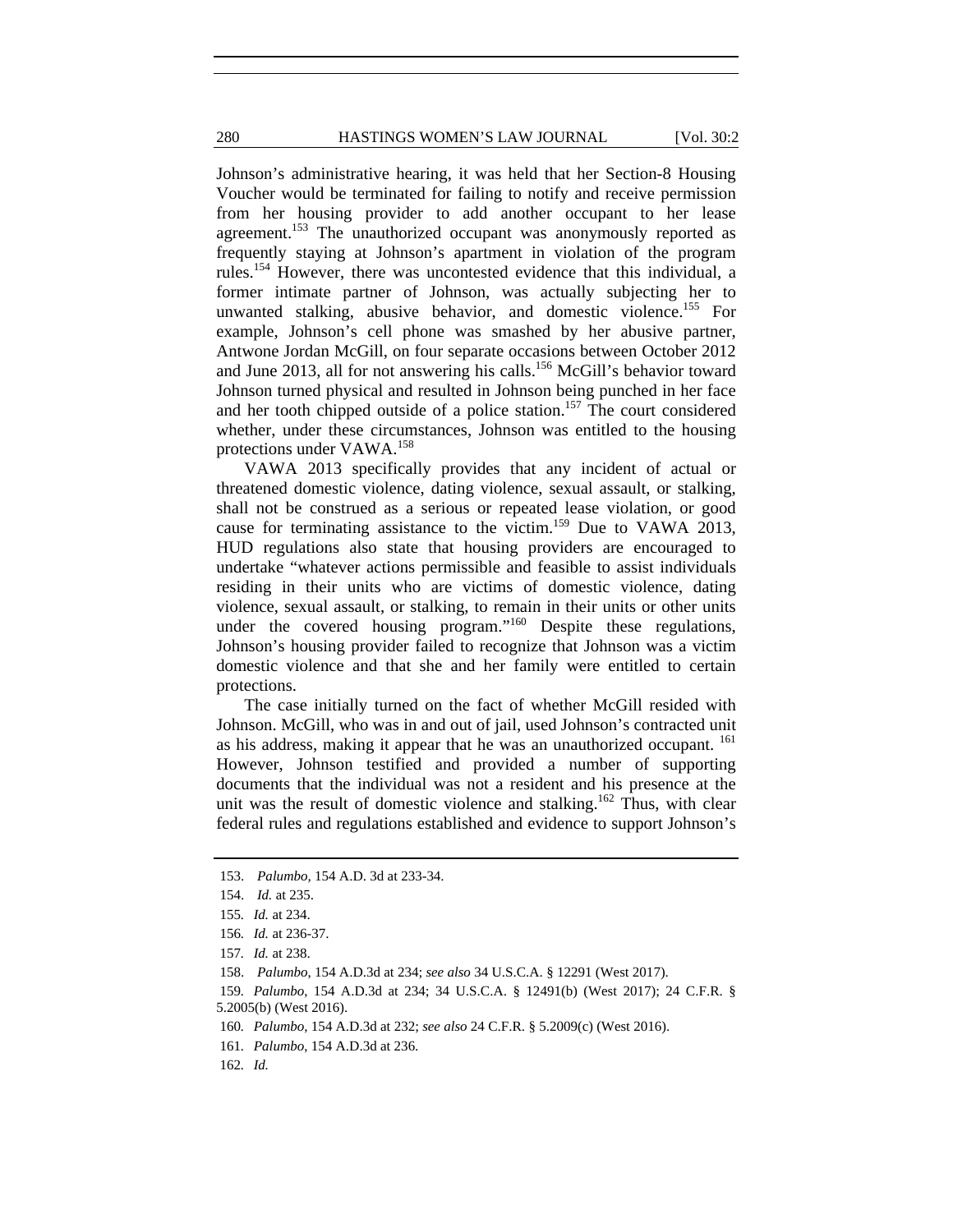claims, the court determined that she was entitled to protection under VAWA 2013 and a reinstatement of her Section-8 Housing Voucher.<sup>163</sup> Without these provisional protections, Johnson and her family would have faced homelessness and the significant obstacles that come with searching for affordable housing. Johnson's story is a powerful example of how influential VAWA's provisions are in shaping protections for victims and how they offer a supportive network for victims in need.

The additional provisions established in the 2013 reauthorization continue to leave a meaningful impression on marginalized populations through the United States. By uprooting decades of legislation, the failure to reauthorize VAWA 2013 will have a detrimental impact on other federal departments, such as HUD, that are working hard on instituting protections and resources for victims of domestic and sexual violence.

# IV. WHAT IS AT STAKE IF CONGRESS FAILS TO REAUTHORIZE VAWA?

#### A. PRESIDENT TRUMP'S FISCAL BUDGET FOR 2018

As previously mentioned, Trump's budget proposal for fiscal year 2018 ("FY2018") was titled *A New Foundation For American Greatness*—yet greatness does not result from defunding and a failure to reauthorize an important piece of legislation for domestic violence victims across the United States.<sup>164</sup> President Trump spoke on the reductions of federal spending stating,

I spoke to a joint session of the Congress about what we need to do to begin a new chapter of American Greatness. I asked the Nation to look forward nine years and imagine the wonders we could achieve by America's 250th anniversary of our Independence if we set free the dreams of our people by removing the barriers holding back our economic growth.<sup>165</sup>

The blueprint that President Trump announced was designed to reduce federal spending by \$10.5 trillion over the next 10 years, and closely follows the conservative Heritage Foundation's own budget blueprint.<sup>166</sup>

165*. Id.*

<sup>163</sup>*. Palumbo*, 154 A.D.3d at 245; *see also* 34 U.S.C.A. § 12491 (West 2017) ("[a]n applicant for or tenant of housing assisted under a covered housing program may not be denied admission to, denied assistance under, terminated from participation in, or evicted from the housing on the basis that the applicant or tenant is or has been a victim of domestic violence, dating violence, sexual assault, or stalking, if the applicant or tenant otherwise qualifies for admission, assistance, participation, or occupancy").

 <sup>164.</sup> U.S. BUDGET 2018*, supra* note 21, at 1.

 <sup>166.</sup> Alexander Bolton, *Trump Team Prepares Dramatic Cuts*, THE HILL, (Jan. 19, 2017), http://thehill.com/policy/finance/314991-trump-team-prepares-dramatic-cuts [https://perm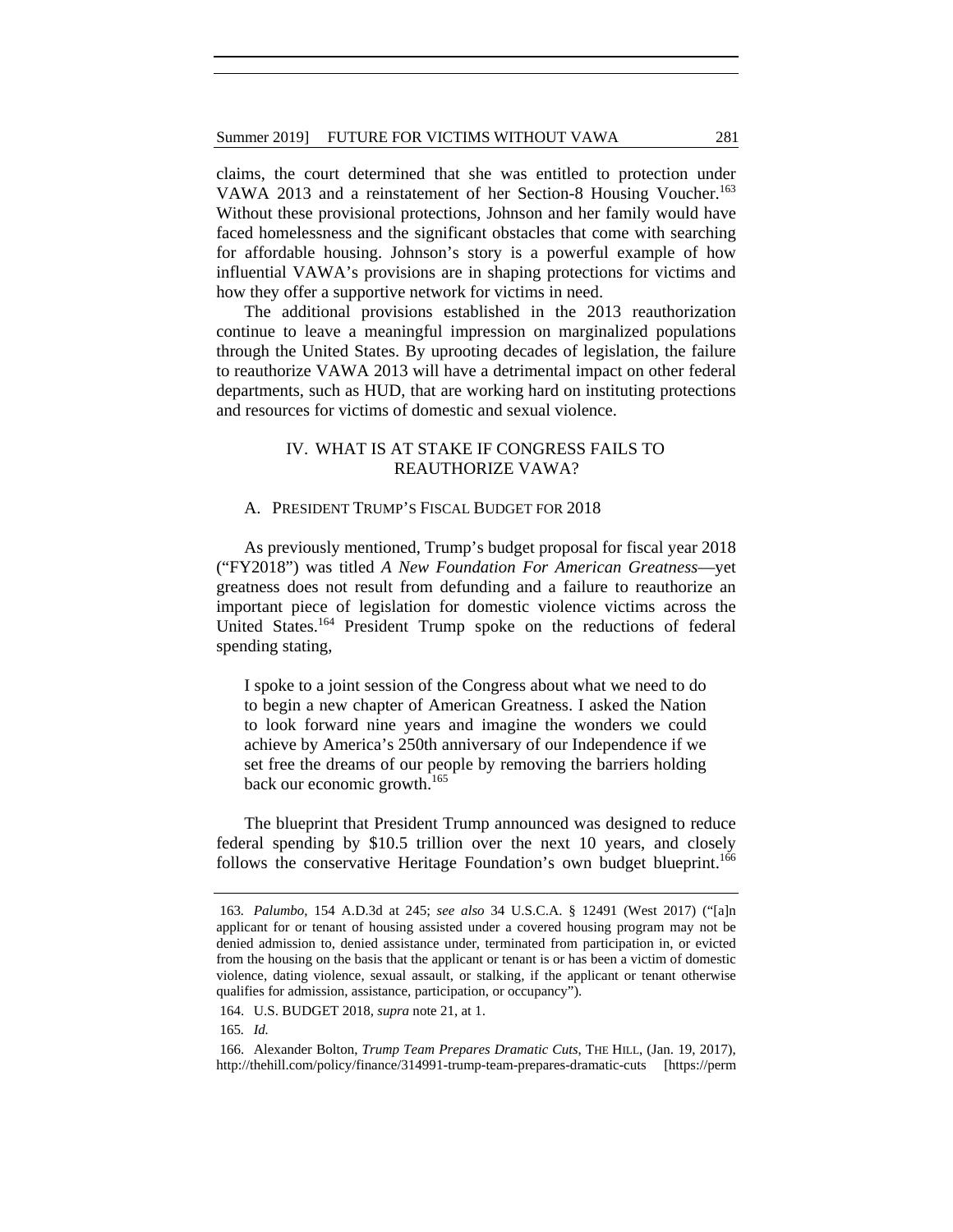The changes it proposed were dramatic and called for monumental increases in military and border-security spending, while cutting important programming in other government departments, such as the DOJ and HHS.167 It begged the questions of what barriers actually laid in the wake of President Trump implementing this budget blueprint.

Alarmingly, the FY2018 budget reports presented misleading information on the administration's dedication to current funding for domestic violence prevention and programming. For FY2018, a total of \$1.979 billion was requested for the five Department of Justice grant accounts.168 This amount includes a total of \$610 million in transfers from the Crime Victims Fund to three accounts; most importantly the request calls for \$445 million of that amount to be allocated to Violence Against Women Programs.<sup>169</sup> From an isolated numbers perspective this is an increase from FY2016, which allocated only \$379 million.<sup>170</sup> However, at the time of VAWA's last expiration in 2011, former President Obama had requested \$649 million for violence against women program funding and  $$457.00$  million for the programs directly administered by DOJ.<sup>171</sup> This fluctuation and decrease in a budget is a natural part of analyzing a nation's spending, but this is but one piece of the equation for what the current president had in store for the American people.

A chart buried within the president's 2018 budget analysis included a 10-year spread for federal programing related to aid for survivors of assault and domestic violence that illustrated a disturbing future.<sup>172</sup> The chart showcased a budget timeline amounting to a 93% cut for counseling services, shelter, legal aid and other VAWA programs.<sup>173</sup> These numbers paint a dark picture for the survival of VAWA and the overall existence of the OVW. Sadly, despite the clear impact that VAWA and the OVW have had on victims, service providers, and law enforcement, the federal government seems to be turning a blind eye to the overwhelming benefits VAWA has produced.

a.cc/PUL8-RULM]; *see also Heritage Foundation 2018 Blueprint supra* note 2.

 <sup>167.</sup> Bolton, *supra* note 166.

 <sup>168.</sup> NATHAN JAMES, FY2018 APPROPRIATIONS FOR DEPARTMENT OF JUSTICE GRANT PROGRAMS*,* CONGRESSIONAL RESEARCH SERVICE (2017), http://www.cq.com/pdf/crsreports-5148985 [https://perma.cc/W5BR-B2CB].

<sup>169</sup>*. Id*.

 <sup>170.</sup> U.S. DEP'T OF JUSTICE, FY 2018 PERFORMANCE BUDGET*,* OFF. OF JUSTICE PROGRAMS, 14 (May 2017), https://www.justice.gov/file/969001/download [https://perma.cc/ZNW4- Q94X].

 <sup>171.</sup> LANEY, *supra* note 3 at 1.

 <sup>172.</sup> Lindsay Wise, *Massive Cuts to Violence Against Women Programs just 'Technical,' White House Says*, MCCLATCHY: DC BUREAU (May 25, 2017), http://www.mcclatchy dc.com/news/politics-government/white-house/article152705234.html [https://perma.cc/9C MA-KALV].

<sup>173</sup>*. Id.*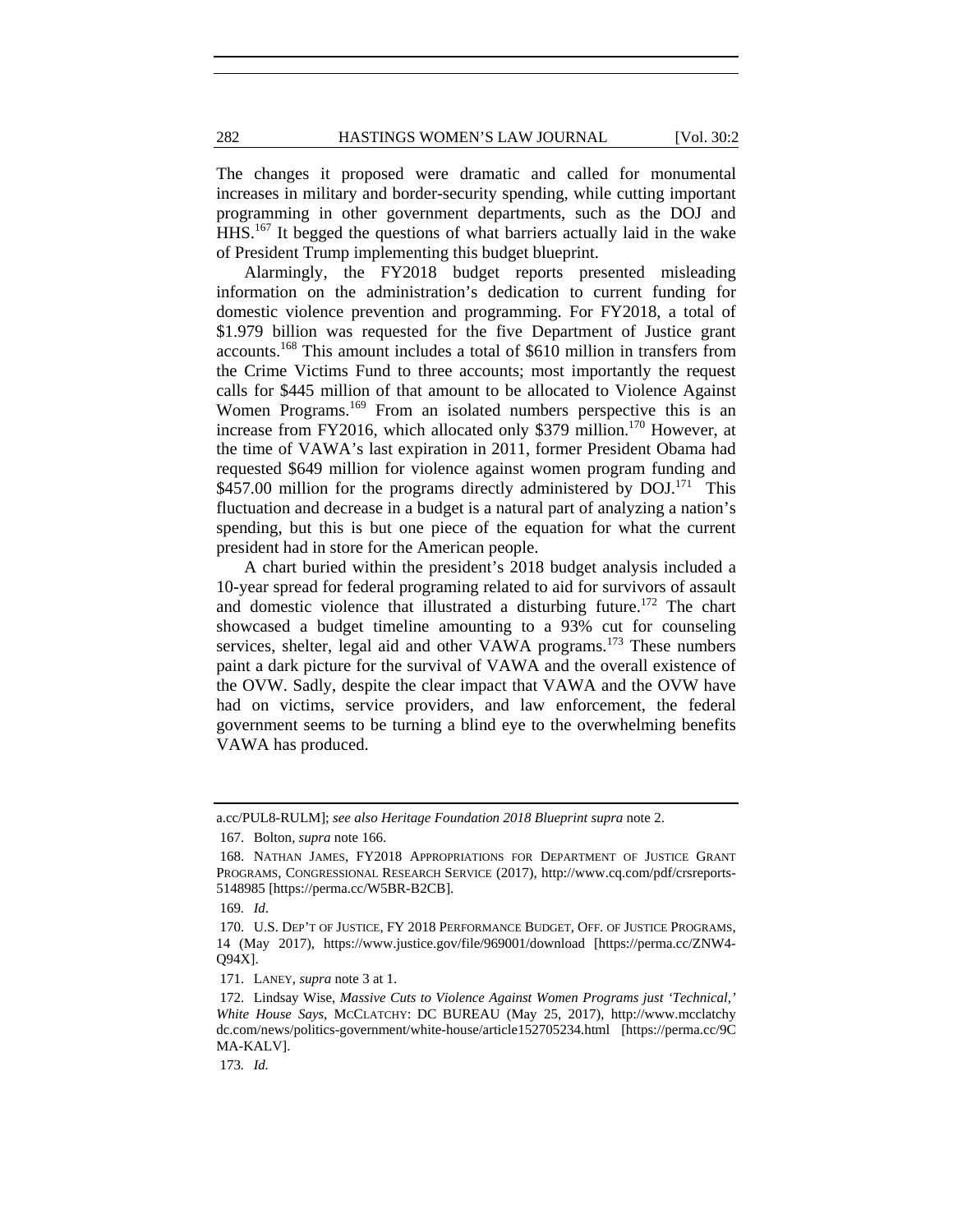#### B. PRESIDENT TRUMP'S FISCAL BUDGET FOR 2019

The 2019 fiscal year budget brought some hope to VAWA advocates. While the budget proposal called for significant reductions in spending such as \$1.5 trillion of cuts to nondefense discretionary spending and over \$300 billion from reductions in and reforms to welfare or safety net related programs—there seemed to be an increase for VAWA programs.<sup>174</sup> The Budget provides \$486 million to reinforce efforts to combat and respond to violent crimes against women, including \$215 million for Services, Training, Officers, and Prosecutors Grants.<sup>175</sup> However, to date, the GOP has refused to bring the reauthorization bill to the Floor for a vote. The short-term VAWA reauthorization extensions have only bought VAWA grant recipients time and money for the remainder of the 2019 fiscal year, which ends in September. Thus, the fate of VAWA and its programming still hangs in the balance, and the President's 2018 budget 10-year timeline for federal programing could still be VAWA's grim future if he is reelected.

# C. HOW A FAILURE TO REAUTHORIZE VAWA WILL DIRECTLY IMPACT VICTIMS, WITH AN EMPHASIS ON THOSE IN FEDERAL PUBLIC HOUSING PROGRAMS

VAWA was enacted as a direct response to a great deal of women across the United States suffering from the effects of domestic and sexual violence. Intimate partner and sexual violence have serious short and long term physical, mental, sexual and reproductive health problems for survivors and for their children leading to high social and economic costs for the nation.<sup>176</sup> Further, these social and economic costs create ripple effects throughout society.177 Individuals may suffer isolation, inability to work, loss of wages, lack of participation in regular activities and limited ability to care for themselves and their children.<sup>178</sup> These effects need to be taken into consideration before Congress decides against the reauthorization of VAWA and President Trump, if reelected, attempts to phase out its grants and programing over the next 10 years.

As discussed, the political strife between 2011 and 2013 lead to a decrease in VAWA funding and the ability for OVW to administer grants

 <sup>174.</sup> BUDGETS & PROJECTIONS, *An Overview of the President's FY 2019 Budget*, COMMITTEE FOR A RESPONSIBLE FEDERAL BUDGET, (Feb. 12, 2018), http://www.crfb.org/ blogs/overview-presidents-fy-2019-budget [https://perma.cc/XV8N-VBRD].

<sup>175</sup>*. Fiscal Year 2019*, supra note 22.

<sup>176</sup>*. Violence Against Women: Fact Sheet*, WORLD HEALTH ORG., http://www.who.int/med iacentre/factsheets/fs239/en/ (Nov. 29, 2017) [https://perma.cc/44ED-G5XW] [hereinafter, *WHO Fact Sheet*].

<sup>177</sup>*. One Year Progress on VAWA 2013*, *supra* note 122.

<sup>178</sup>*. WHO Fact Sheet*, *supra* note 177.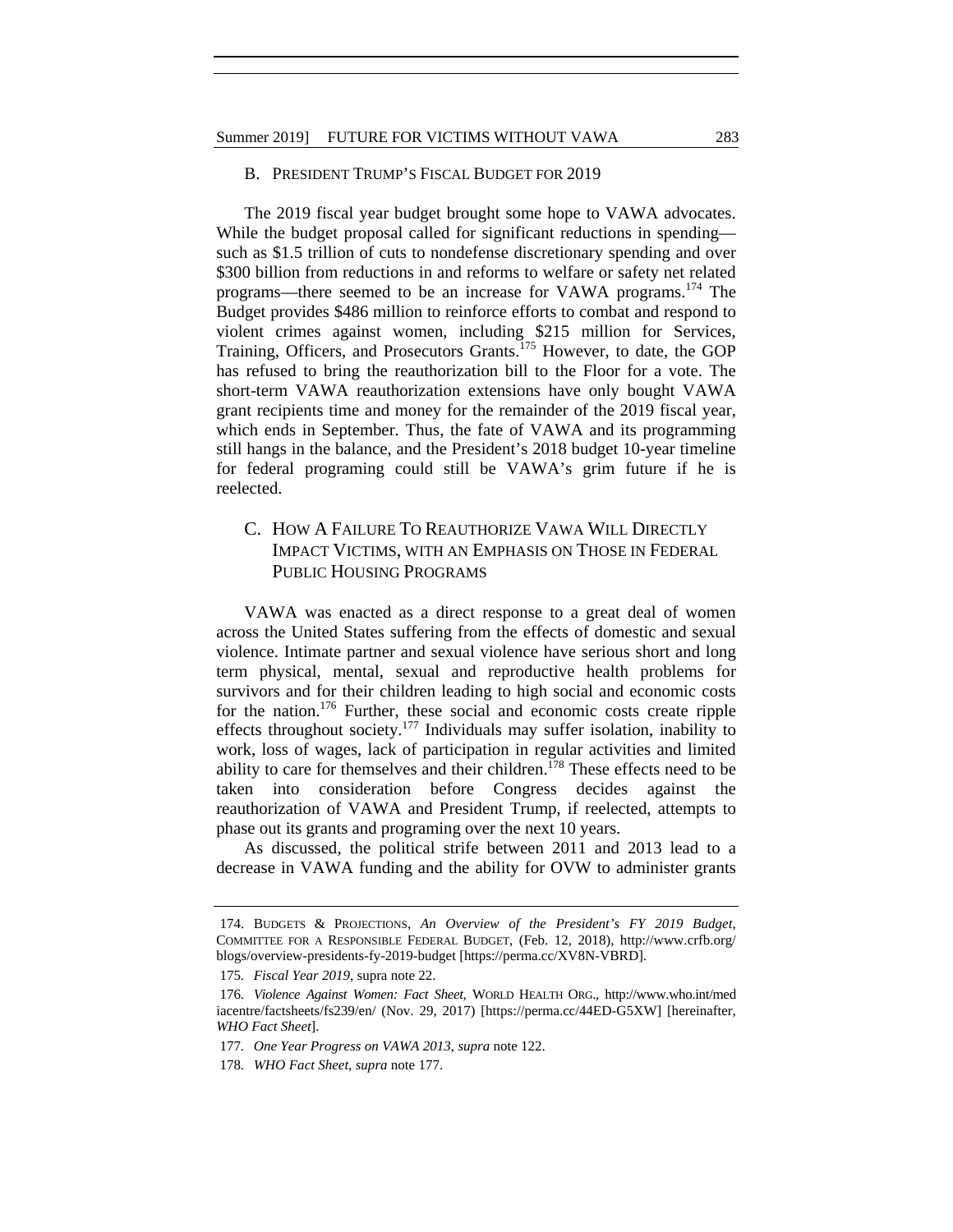and programming, which caused prolonged crisis for victim service providers.<sup>179</sup> These providers continue to lack the resources needed to meet the demand for services, despite more recent subtle increases to VAWA programming.180 For example, the National Network to End Domestic Violence's "Domestic Violence Counts" report found that in one 24-hour period in 2013, more than 66,500 victims received lifesaving services at domestic violence programs nationwide.<sup>181</sup> Unfortunately, during that same 24-hour period, nearly 10,000 requests for services went unmet, largely due to lack of funding.182 If VAWA funding were to cease all together, the number of victims failing to access lifesaving services would skyrocket.

Further, VAWA proponents on the local level are bracing themselves for what is potentially in store for victims and service providers. For example, Merril Cousin, executive director of the King County Coalition Ending Gender-Based Violence, says a financial hit would be "devastating" for her organization and other service providers.<sup>183</sup> Speaking with regard to emergency shelters, Cousin stated that, "[l]ocal domestic violence shelters are forced to turn away 10 to 20 victims for every one they accept, and waiting lists are growing for people who need counseling or legal advocacy."184 Cousin further stated that if VAWA programming for victims and families were eliminated, "[w]e would see many more people having to decide to stay with violent abusers rather than risk being homeless or not being able to feed their kids."<sup>185</sup> Adding to the need to maintain some portion of VAWA funding is the \$6 billion cut to HUD.<sup>186</sup> As emphasized by Cousin, the availability of emergency shelters, transitional housing, and affordable housing is incredibly significant to aiding domestic violence victims escape the cycle of abuse.<sup>187</sup> Thus, it becomes clear that domestic violence is intertwined with other problems and while it affects people from all economic backgrounds, people who don't have financial resources face much fewer options.<sup>188</sup>

Regardless of inadequate funding, VAWA 2013's provisional language has proven to be significant in its ability to aid victims. As depicted in *Johnson v. Palumbo*, VAWA 2013 has specific provisions that prohibit public housing authorities run under HUD from denying or terminating tenancy of any person because they are a victim of domestic violence,

188*. Id.*

<sup>179</sup>*. One Year Progress on VAWA 2013*, *supra* note 122

<sup>180</sup>*. Id.*

<sup>181</sup>*. Id.*

 <sup>182.</sup> Burton, *supra* note 95.

<sup>183</sup>*. Id.*

<sup>184</sup>*. Id.*

<sup>185</sup>*. Id.*

<sup>186</sup>*. Id.*

<sup>187</sup>*. Id.*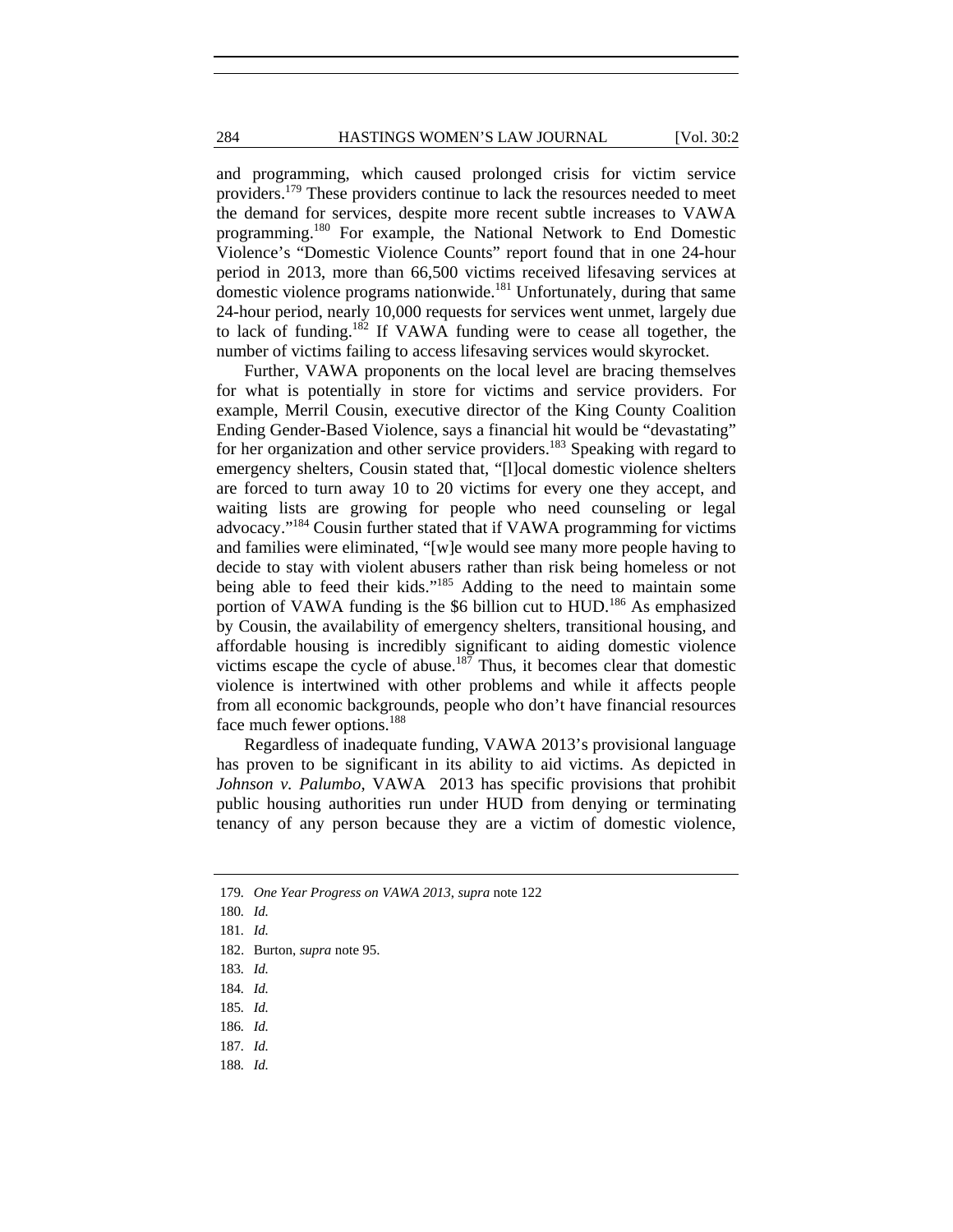dating violence, or stalking.<sup>189</sup> A failure to reauthorize VAWA, mixed with a slash of federal resources aiding low-income communities, will turn the tables on victims such as Johnson and her family*.* Failing to reauthorize VAWA will not only eliminate HUD protections for victims but will also strip vital monetary resources available to program participants.

Groups such as the Heritage Foundation and other conservatives who find VAWA as an obstacle to efficient federal spending are indifferent to the elimination of this legislation and the effects it will have on victims and service providers. They believe that domestic and sexual violence should fall within the States' responsibilities. However, in the year 2017 alone, OVW distributed 75 grants for victims of sexual assault, domestic violence, dating violence and stalking participating in transitional housing program, which totaled over \$25.3 million.<sup>190</sup> If the OVW and its funding through VAWA were to be phased out, state and local counties will acquire this financial burden or risk an increase in the economic and health costs related to this category of crime. Further, state and local counties will see an increase in homelessness without sufficient funding for affordable housing and domestic violence shelters, an influx of domestic violence related crimes in their court systems, and an increase in costs proven to be associated with this social issue*.* <sup>191</sup> Therefore, the only socially and financially viable solution to these anticipated problems is to reauthorize VAWA.

#### **CONCLUSION**

Over the course of a couple decades and three reauthorizations, VAWA has been a critical piece of legislation as it successfully combines criminal justice, social services and community-based initiatives to prevent and respond to domestic violence, dating violence, sexual violence and stalking. Unfortunately, the safety of victims and services available to them are in jeopardy as VAWA's reauthorization falls prey to partisan politics.

Proponents of VAWA are anticipating that the right-centered congressional members will drudge up the historic legal argument that VAWA involves Congress in local programs that should be controlled by the states. However, if VAWA funding were to cease all together, the carefully designed victim services and protections will be uprooted, leaving behind a substantial financial burden on American taxpayers. States and counties will be burdened by the costs of increased crime, medical care, mental health care, police investigations, victim and other social services,

191. Burton, *supra* note 97.

<sup>189</sup>*. Housing Rights of DV Survivors*, *supra* note 147.

 <sup>190.</sup> U. S. DEP'T OF JUSTICE, *FY 2017 OVW Grant Awards by Program*, OFF. ON VIOLENCE AGAINST WOMEN, (last updated Oct. 16, 2018), https://www.justice.gov/ovw/awards/fy-2017-ovw-grant-awards-program [https://perma.cc/ET9R-9VTS].